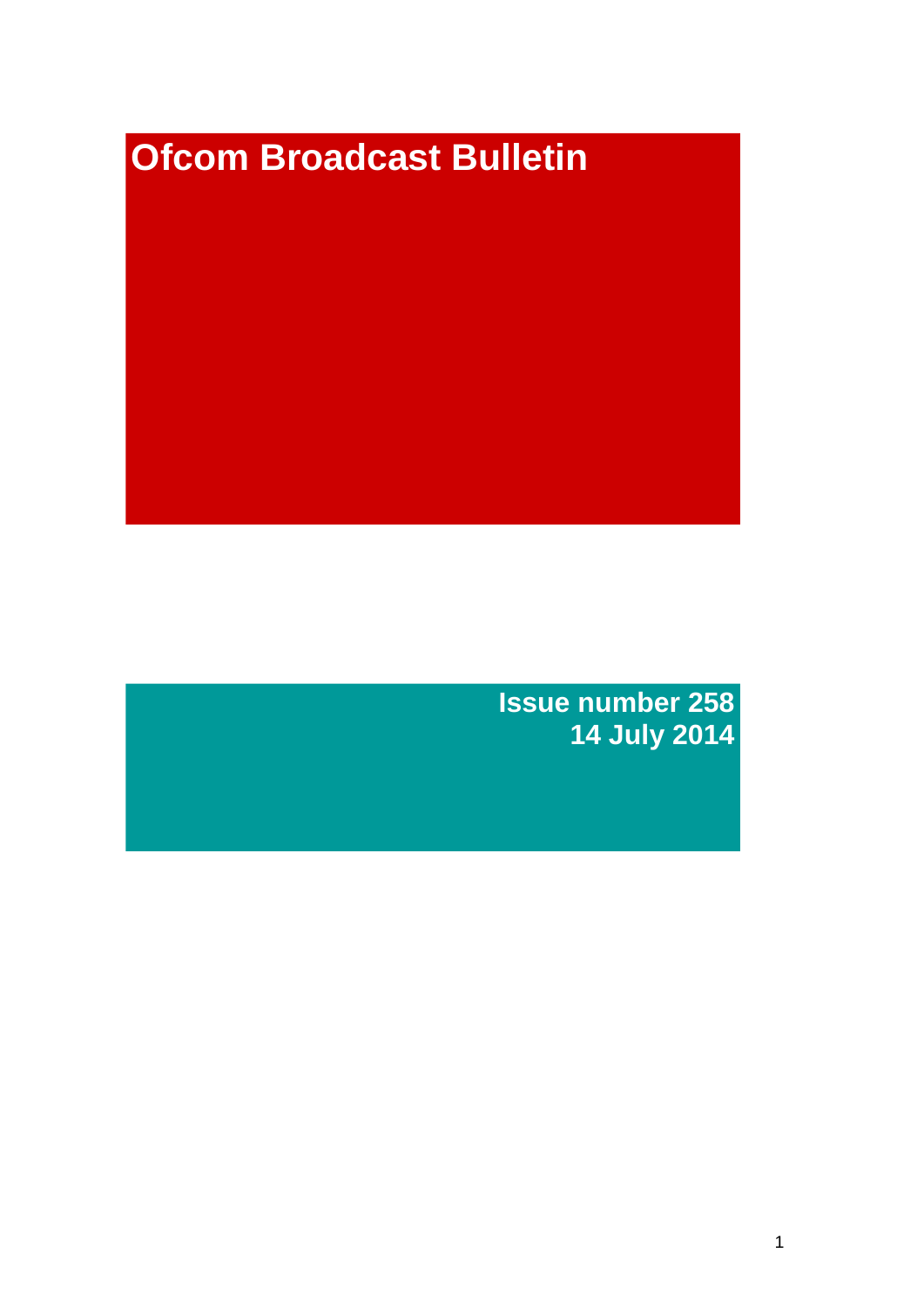# **Contents**

| Introduction                                                                                                                                                                       | 3              |
|------------------------------------------------------------------------------------------------------------------------------------------------------------------------------------|----------------|
| <b>Standards cases</b>                                                                                                                                                             |                |
| Resolved                                                                                                                                                                           |                |
| <b>Daily Politics</b><br>BBC 2, 22 May 14, 12:00                                                                                                                                   | 5              |
| <b>Advertising Scheduling cases</b>                                                                                                                                                |                |
| <u>In Breach</u>                                                                                                                                                                   |                |
| <b>Advertising minutage</b><br>Channel i, 19 February and 12 April 2014, various times<br><b>Advertising scheduling</b><br>Channel i, 19 February and 12 April 2014, various times | $\overline{7}$ |
| <b>Advertising minutage</b><br>Samaa, 2 Apr 14, 21:00                                                                                                                              | 9              |
| <b>Advertising minutage</b><br>Aaj Tak, 6 to 13 Apr 14, various times                                                                                                              | 11             |
| <b>Broadcast Licence Conditions cases</b>                                                                                                                                          |                |
| In Breach                                                                                                                                                                          |                |
| Provision of information: community radio station<br>compliance reports<br>Various community radio licensees                                                                       | 13             |
| <b>Fairness and Privacy cases</b>                                                                                                                                                  |                |
| <b>Not Upheld</b>                                                                                                                                                                  |                |
| <b>Complaint by Miss Gillian Airey</b><br>This Morning, ITV, 31 Jan 14                                                                                                             | 16             |
| <b>Investigations Not in Breach</b>                                                                                                                                                | 20             |
| <b>Complaints Assessed, Not Investigated</b>                                                                                                                                       | 21             |
| <b>Investigations List</b>                                                                                                                                                         | 29             |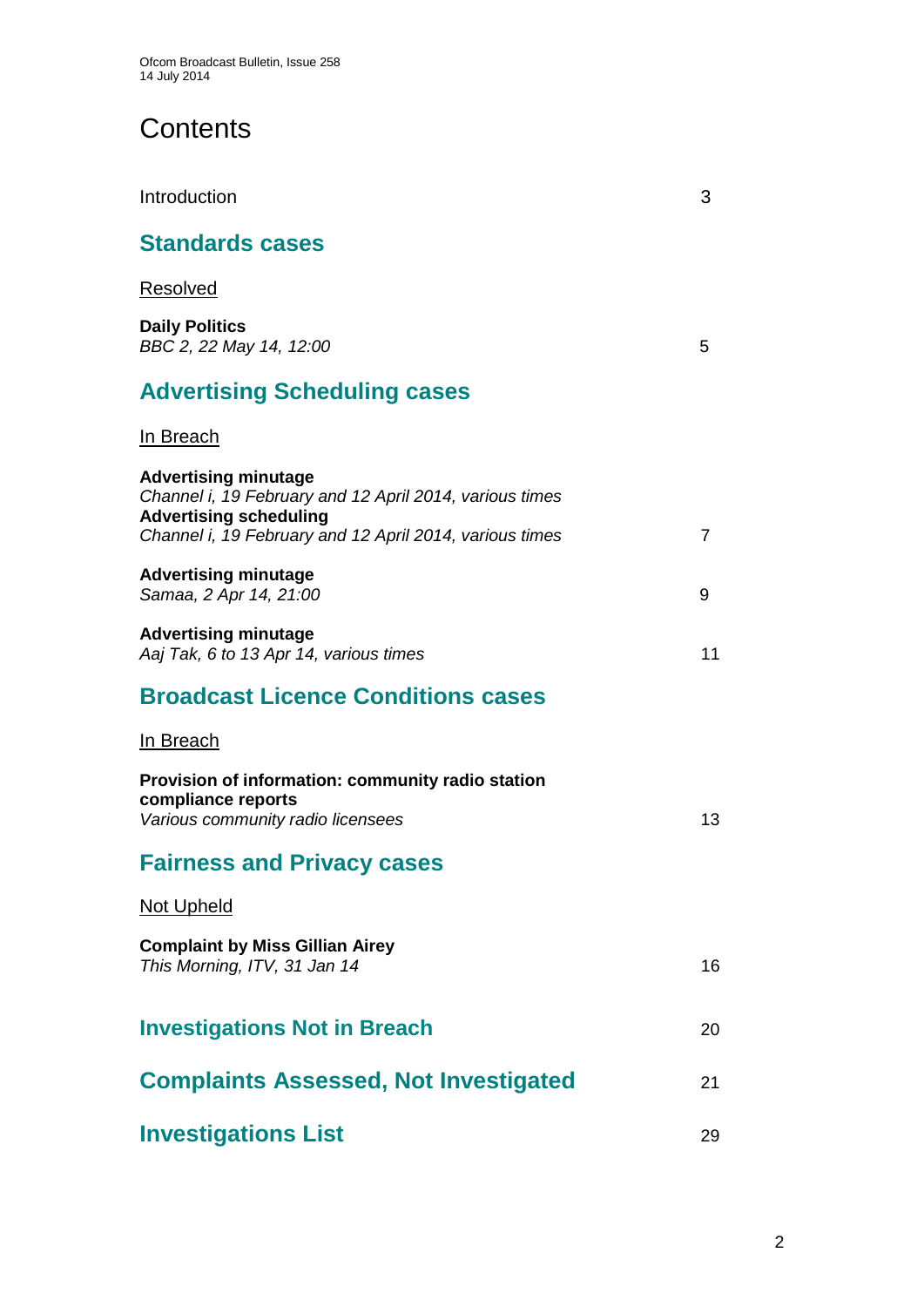# **Introduction**

Under the Communications Act 2003 ("the Act"), Ofcom has a duty to set standards for broadcast content as appear to it best calculated to secure the standards objectives<sup>1</sup>. Ofcom must include these standards in a code or codes. These are listed below. Ofcom also has a duty to secure that every provider of a notifiable On Demand Programme Services ("ODPS") complies with certain standards requirements as set out in the  $Act<sup>2</sup>$ .

The Broadcast Bulletin reports on the outcome of investigations into alleged breaches of those Ofcom codes below, as well as licence conditions with which broadcasters regulated by Ofcom are required to comply. We also report on the outcome of ODPS sanctions referrals made by ATVOD and the ASA on the basis of their rules and guidance for ODPS. These Codes, rules and guidance documents include:

- a) [Ofcom's Broadcasting Code](http://stakeholders.ofcom.org.uk/broadcasting/broadcast-codes/broadcast-code/) ("the Code").
- b) the [Code on the Scheduling of Television Advertising](http://stakeholders.ofcom.org.uk/broadcasting/broadcast-codes/advert-code/) ("COSTA") which contains rules on how much advertising and teleshopping may be scheduled in programmes, how many breaks are allowed and when they may be taken.
- c) certain sections of the [BCAP Code: the UK Code of Broadcast Advertising,](http://www.bcap.org.uk/Advertising-Codes/Broadcast-HTML.aspx) which relate to those areas of the BCAP Code for which Ofcom retains regulatory responsibility. These include:
	- the prohibition on 'political' advertising:
	- sponsorship and product placement on television (see Rules 9.13, 9.16 and 9.17 of the Code) and all commercial communications in radio programming (see Rules 10.6 to 10.8 of the Code);
	- 'participation TV' advertising. This includes long-form advertising predicated on premium rate telephone services – most notably chat (including 'adult' chat), 'psychic' readings and dedicated quiz TV (Call TV quiz services). Ofcom is also responsible for regulating gambling, dating and 'message board' material where these are broadcast as advertising<sup>3</sup>.
- d) other licence conditions which broadcasters must comply with, such as requirements to pay fees and submit information which enables Ofcom to carry out its statutory duties. Further information can be found on Ofcom's website for [television](http://licensing.ofcom.org.uk/tv-broadcast-licences/) and [radio](http://licensing.ofcom.org.uk/radio-broadcast-licensing/) licences.
- e) rules and guidance for both [editorial content and advertising content on ODPS.](http://www.atvod.co.uk/uploads/files/ATVOD_Rules_and_Guidance_Ed_2.0_May_2012.pdf) Ofcom considers sanctions in relation to ODPS on referral by the Authority for Television On-Demand ("ATVOD") or the Advertising Standards Authority ("ASA"), co-regulators of ODPS for editorial content and advertising respectively, or may do so as a concurrent regulator.

[Other codes and requirements](http://stakeholders.ofcom.org.uk/broadcasting/broadcast-codes/) may also apply to broadcasters and ODPS, depending on their circumstances. These include the Code on Television Access Services (which sets out how much subtitling, signing and audio description relevant

<sup>1</sup>  $1$  The relevant legislation is set out in detail in Annex 1 of the Code.

 $2$  The relevant legislation can be found at Part 4A of the Act.

 $3$  BCAP and ASA continue to regulate conventional teleshopping content and spot advertising for these types of services where it is permitted. Ofcom remains responsible for statutory sanctions in all advertising cases.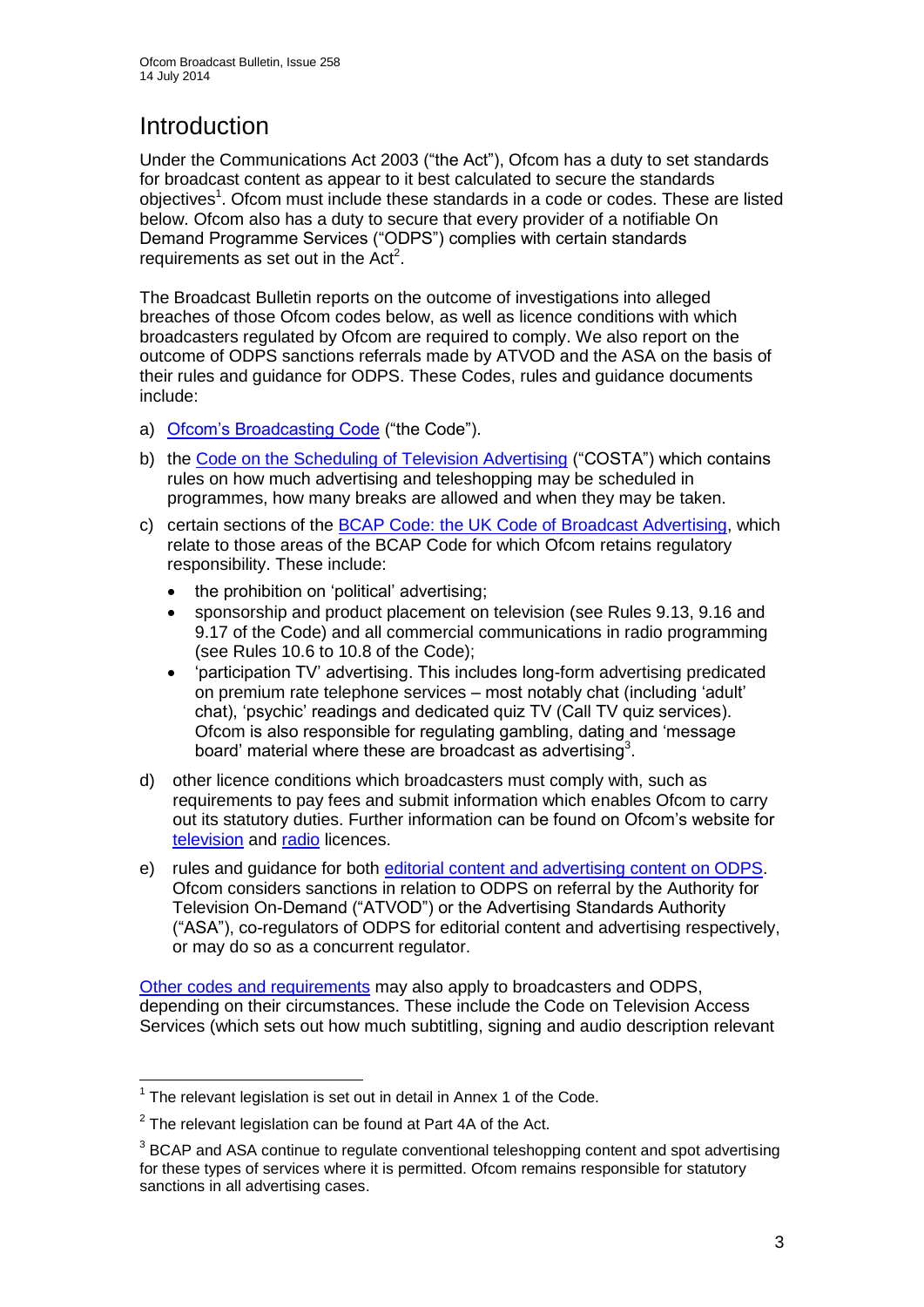licensees must provide), the Code on Electronic Programme Guides, the Code on Listed Events, and the Cross Promotion Code.

**It is Ofcom's policy to describe fully the content in television, radio and on demand content. Some of the language and descriptions used in Ofcom's Broadcast Bulletin may therefore cause offence.**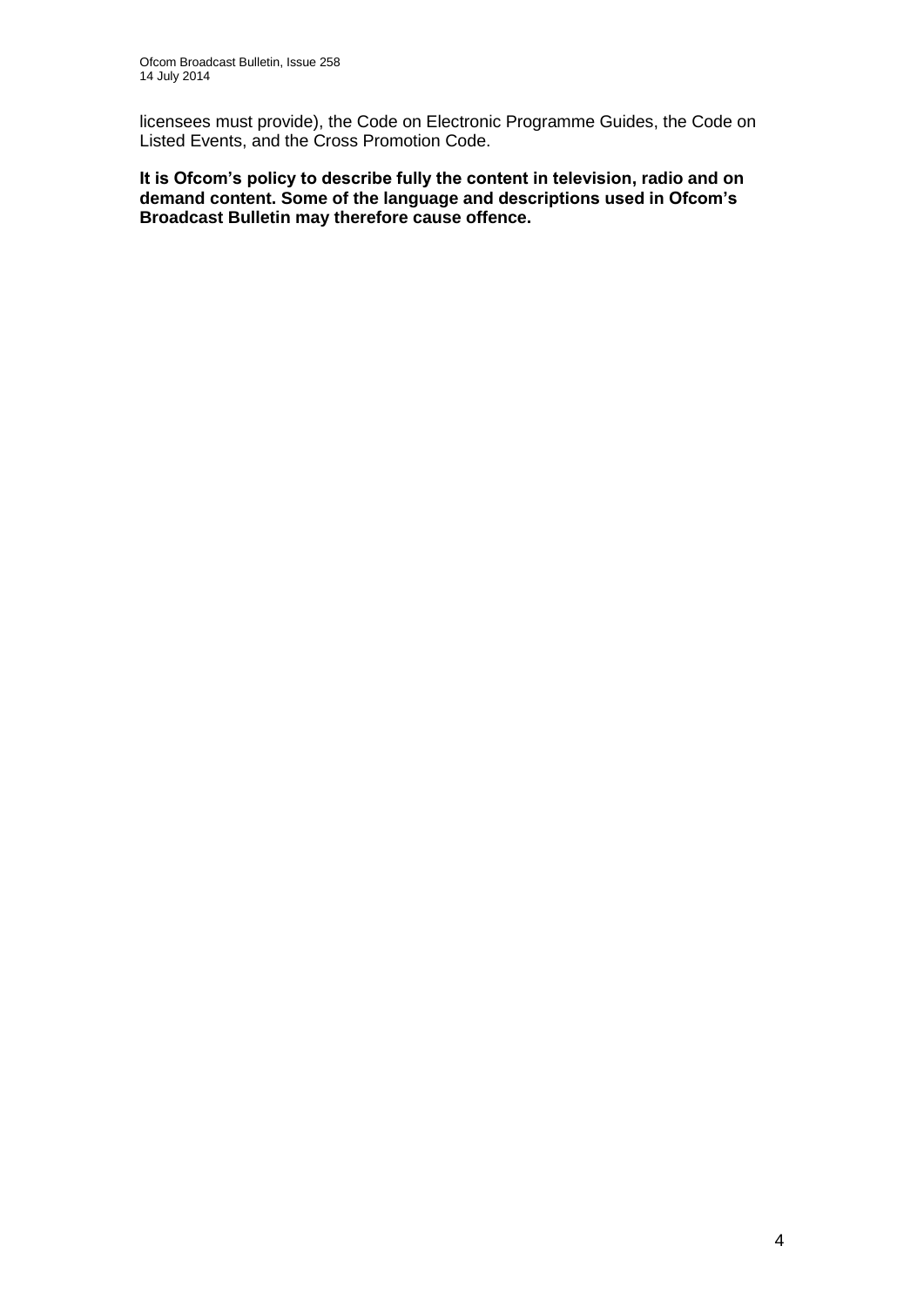## **Standards cases**

## **Resolved**

## **Daily Politics** *BBC 2, 22 May 2014, 12:00*

#### **Introduction**

*Daily Politics* is a live political discussion programme that broadcasts on weekdays at lunchtime. Two of the guests featured in the episode shown on 22 May 2014 were Conservative MP Nick Herbert, the former Minister of State for Police and Criminal Justice, and Peter Kirkham, a former Detective Chief Inspector. During a discussion about the tense relations between some in the police force and the Government, Mr Herbert said:

*"I'm afraid there have been a minority who have been outspoken and they are very active on Twitter and so on. Peter* [Kirkham] *himself, just a day ago, described the Home Secretary as 'a fuckwit' on his own Twitter line".* 

Ofcom noted that the presenter, Jo Coburn, immediately said to Mr Herbert:

*"we won't have any more of that".* 

In addition, Ms Coburn apologised at the end of the programme by saying:

*"…I have to apologise for the earlier expletive used and expressed by the former Policing Minister Nick Herbert. Unacceptable, won't be repeated".*

Ofcom received five complaints from viewers who objected to Mr Herbert's use of the word "fuckwit" and considered it unsuitable given that the programme was broadcast during the day.

Ofcom considered the programme raised potential issues under the following rule of the Code.

Rule 1.14: "The most offensive language must not be broadcast before the watershed (in the case of television)…".

We therefore sought formal comments from the BBC about how it complied with this rule.

## **Response**

The BBC told Ofcom that no briefing of Mr Herbert had taken place before the broadcast. It said it is not usual practice to give such briefings to MPs and former Government ministers as it is "reasonably assumed that figures in political life are aware of the need to avoid using offensive language".

## **Decision**

Under the Communications Act 2003, Ofcom has a statutory duty to set standards for broadcast content as appear to it best calculated to secure the standards objectives,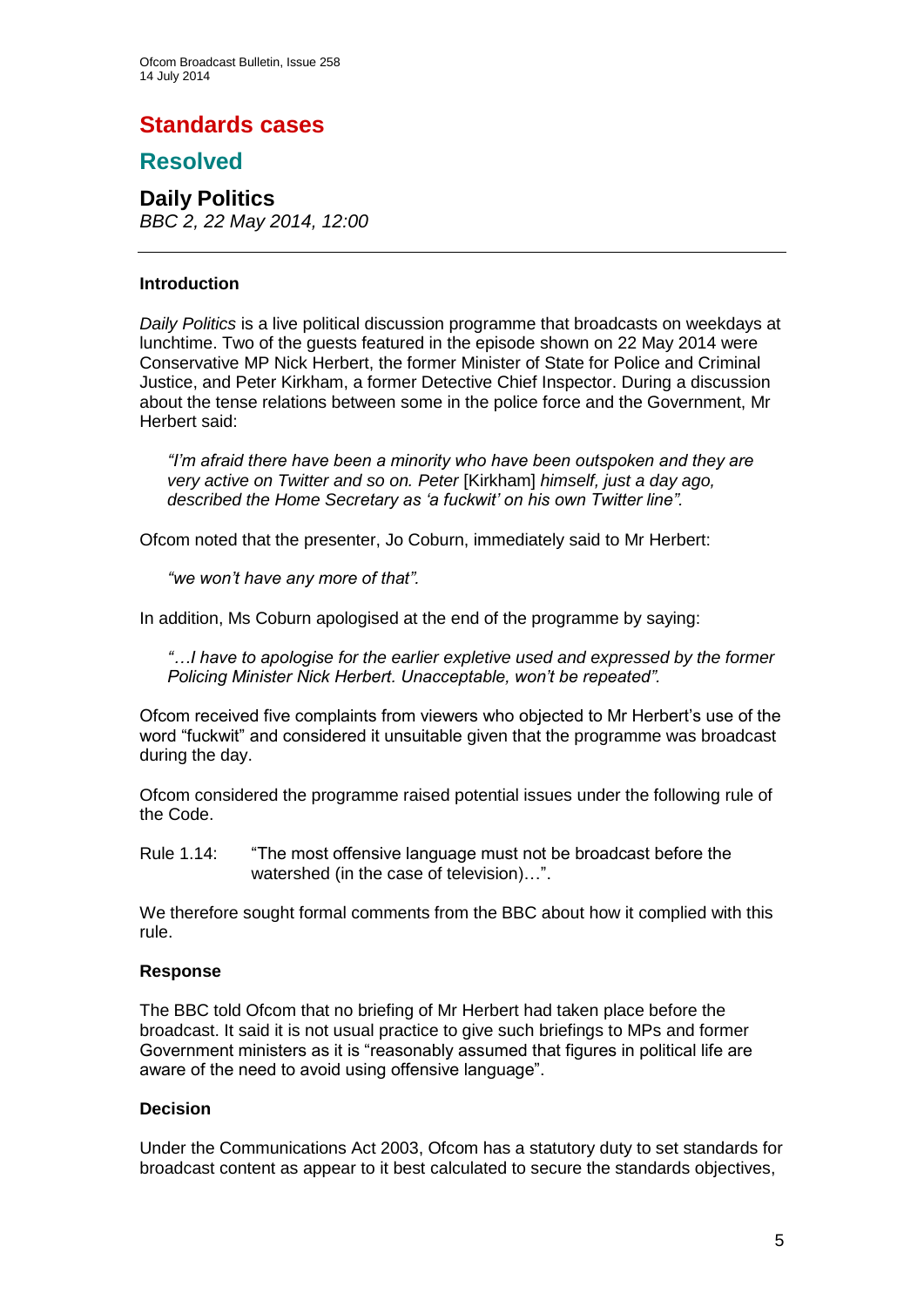one of which is that "persons under the age of eighteen are protected". This objective is reflected in Section One of the Code.

Ofcom research<sup>1</sup> clearly indicates that the word "fuck" and its derivatives are considered by audiences to be examples of the most offensive language. Rule 1.14 states that the most offensive language must not be broadcast before the watershed.

While this was clearly a case of the most offensive language being broadcast before the watershed, Ofcom recognised that the programme was broadcast live and Mr Herbert used the word when directly quoting the online comment of another guest to illustrate the tense relations between some in the police force and the Government. Ofcom also recognised that the likelihood of a significant number of children watching was very small, given that *Daily Politics* is a programme of limited appeal to younger viewers and this episode was shown at lunchtime during school term time. These factors reduced the potential for offence caused by the use of *"fuckwit"*.

Further, Ofcom noted that the programme's presenter, Jo Coburn, made it immediately clear to Mr Herbert that the use of offensive language should not be repeated, before apologising to viewers at the end of the programme.

Given the above, Ofcom considers the matter resolved.

Ofcom reminds all broadcasters that they should consider carefully their processes for briefing guests appearing on live programmes.

**Resolved**

1

 $1$  Audience attitudes towards offensive language on television and radio, August 2010 [\(http://stakeholders.ofcom.org.uk/binaries/research/tv-research/offensive-lang.pdf\)](file:///C:/Users/Trevor.Barnes/AppData/Local/Microsoft/Windows/Temporary%20Internet%20Files/Content.Outlook/9HM4UPNM/(http:/stakeholders.ofcom.org.uk/binaries/research/tv-research/offensive-lang.pdf))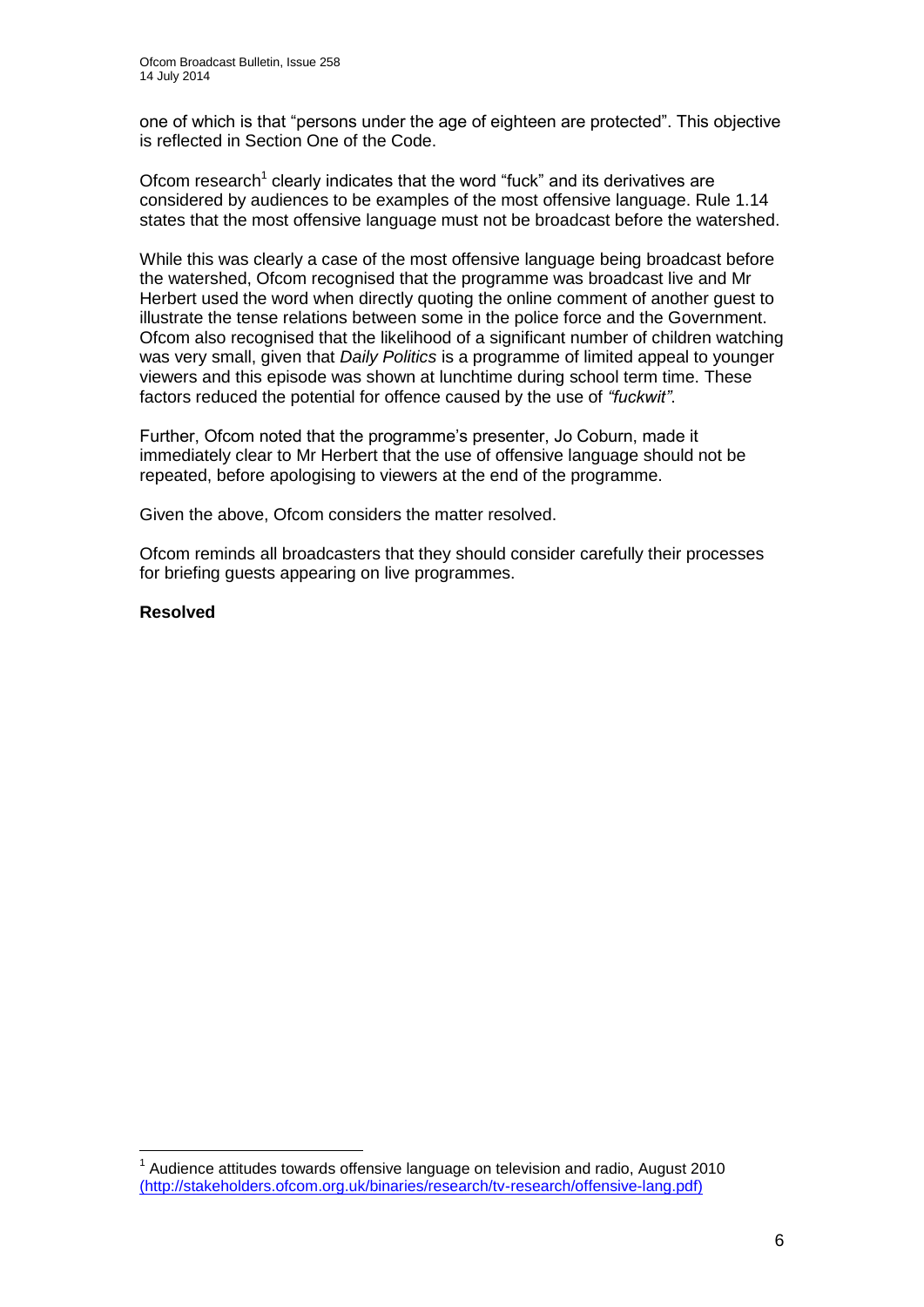# **Advertising Scheduling cases**

## **In Breach**

**Advertising minutage** *Channel i, 19 February and 12 April 2014, various times* **Advertising scheduling** *Channel i, 19 February and 12 April 2014, various times*

## **Introduction**

Channel i is a news and general entertainment channel broadcast in Bengali aimed at a Bangladeshi audience in the UK. The licence for Channel i is held by Prime Bangla Limited ("the Licensee").

Rule 4 of the Code on the Scheduling of Television Advertising ("COSTA") states:

"time devoted to television advertising and teleshopping spots on any channel in any one hour must not exceed 12 minutes."

Rule 16(a) of COSTA states that:

"films and news programmes may only include on advertising or teleshopping break for each scheduled period of at least 30 minutes".

During routine monitoring of COSTA compliance, Ofcom identified the following instances when the Licensee broadcast more than the permitted advertising allowance:

- 20:00 and 22:00 clock hours on 19 February 2014 overruns of 10 seconds and 27 seconds respectively; and
- 20:00 clock hour on 12 April 2014 overrun of two minutes.

Ofcom also noted that four 30 minute news programmes – broadcast at 19:00 on 19 February 2014 and 15:00, 17:00 and 19:00 on 12 April 2104 – each contained two advertising breaks – one more than permitted by Rule 16(a) of COSTA.

Ofcom considered the above incidents raised issues warranting investigation under Rules 4 and 16(a) of COSTA. We therefore asked the Licensee for its comments under these rules.

## **Response**

The Licensee did not respond to Ofcom's request for comments.

## **Decision**

Under the Communications Act 2003, Ofcom has a statutory duty to set standards for broadcast content which it considers are best calculated to secure a number of standards objectives. One of these objectives is that "the international obligations of the United Kingdom with respect to advertising included in television and radio services are complied with".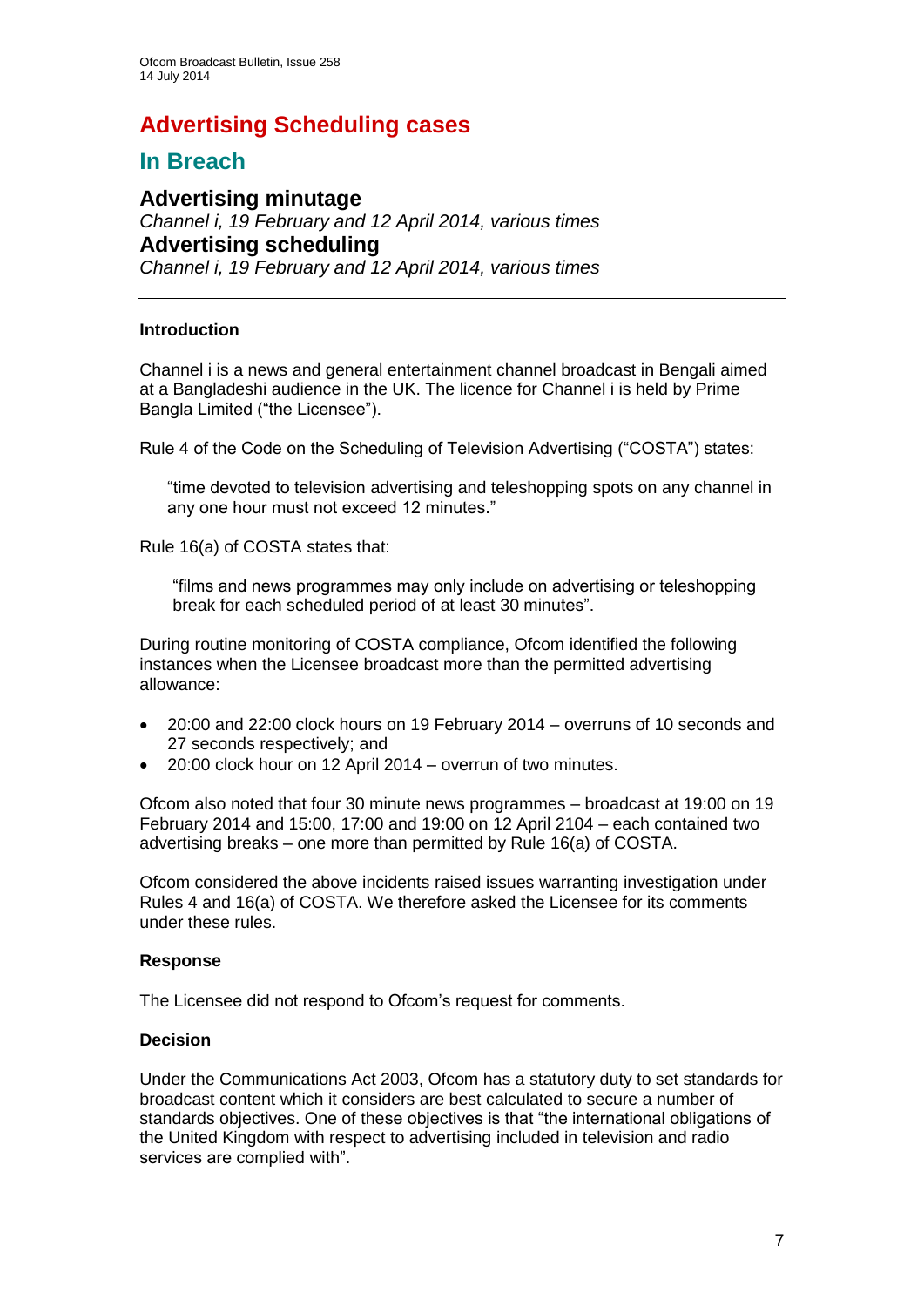Articles 20 and 23 of the Audiovisual Media Services Directive set out strict limits on the amount and scheduling of television advertising. Ofcom has transposed these requirements by means of key rules in COSTA. Ofcom undertakes routine monitoring of its licensees' compliance with COSTA.

In this case, the amount of advertising broadcast by the Licensee exceeded the permitted allowance in a clock hour on three occasions, breaching Rule 4 of COSTA in each case. Separately, Ofcom's routine monitoring identified four 30 minute news programmes containing two advertising breaks. Rule 16(a) of COSTA, which limits such programmes to one advertising break, was therefore breached in each case.

In Ofcom Broadcast Bulletin 235<sup>1</sup>, Ofcom recorded five breaches of COSTA rules for significant minutage issues on Channel i and put the Licensee on notice that it would consider further regulatory action in the event of a recurrence. We are concerned that further breaches of multiple COSTA rules have occurred and therefore are requiring the Licensee to attend a meeting to discuss its approach to compliance in this area.

## **Breaches of Rules 4 and 16(a) of COSTA**

1

<sup>&</sup>lt;sup>1</sup> Issue 235 of Ofcom's Broadcast Bulletin: <http://stakeholders.ofcom.org.uk/binaries/enforcement/broadcast-bulletins/obb235/obb235.pdf>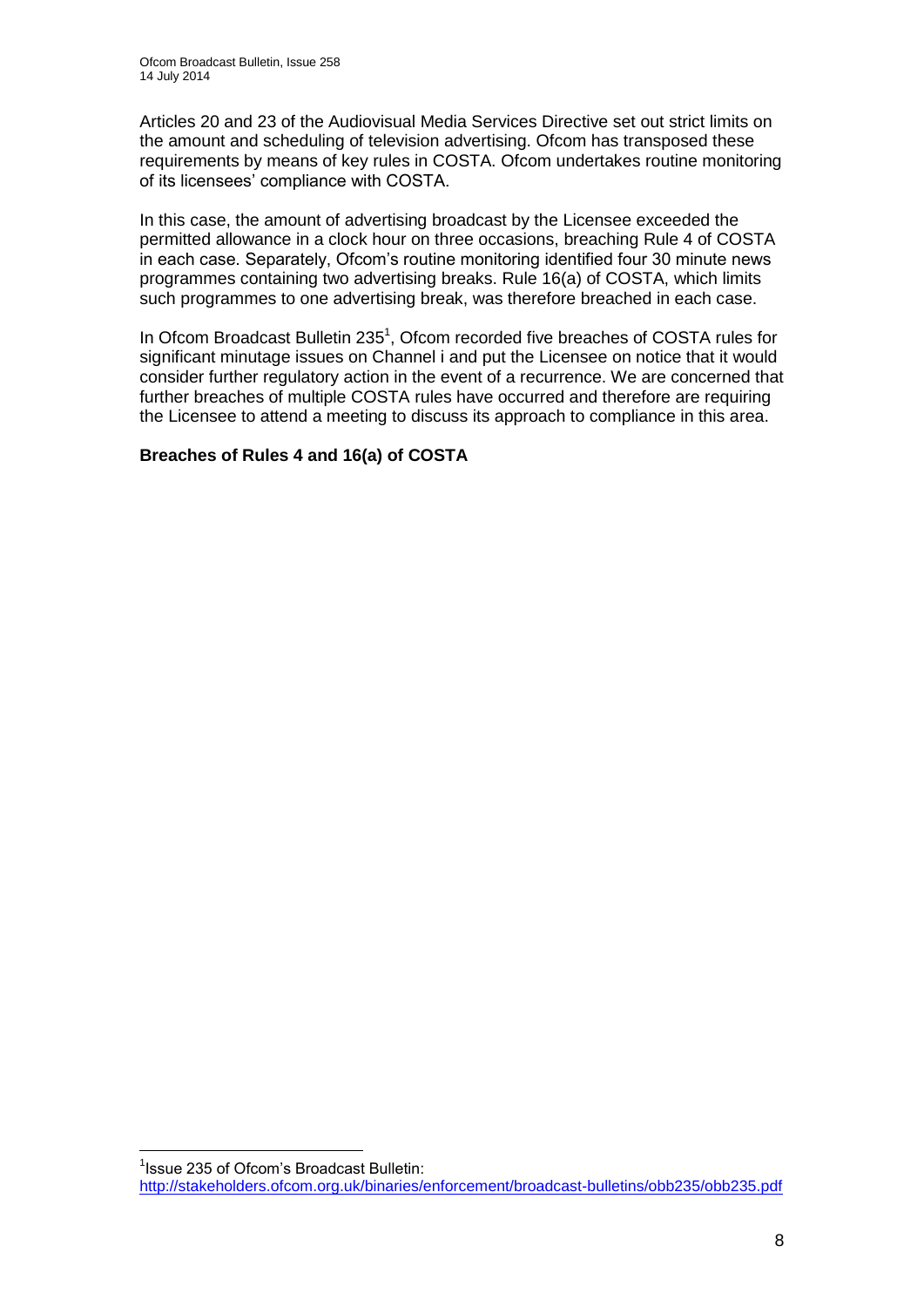# **In Breach**

## **Advertising minutage**

*Samaa, 2 April 2014, 21:00*

## **Introduction**

Samaa is a Pakistani news and entertainment channel broadcasting in Urdu, which is re-transmitted in the UK. The licence for Samaa is held by Up and Coming TV Limited ("the Licensee").

Rule 4 of the Code on the Scheduling of Television Advertising ("COSTA") states:

"time devoted to television advertising and teleshopping sports on any channel in any one hour must not exceed 12 minutes."

During monitoring of licensees' compliance with COSTA, Ofcom noted that on 2 April 2014 Samaa transmitted 14 minutes and 30 seconds of advertising in the 21:00 clock hour, thereby exceeding the amount permitted under Rule 4 of COSTA by two minutes and 30 seconds.

Ofcom considered the case raised issued warranting investigation in respect of Rule 4 of COSTA and asked the Licensee for its comments with regard to this rule.

## **Response**

The Licensee accepted that it had exceeded the amount of permitted advertising minutage in the 21:00 clock hour on 2 April 2014. The Licensee explained that this occurred as the result of human error when an advertising break lasting three minutes was played twice. It apologised for this error and assured Ofcom that it would work harder to avoid such instances in future.

## **Decision**

Under the Communications Act 2003, Ofcom has a statutory duty to set standards for broadcast content as appear to it best calculated to secure a number of standards objectives. One of these objectives is that "the international obligations of the United Kingdom with respect to advertising included in television and radio services are complied with".

Articles 20 and 23 of the Audiovisual Media Services Directive set out strict limits on the amount and scheduling of television advertising. Ofcom has transposed these requirements by means of key rules in COSTA. Ofcom undertakes routine monitoring of its licensees' compliance with COSTA.

In this case, we noted that the Licensee accepted and apologised for exceeding the permitted advertising allowance during the 21:00 clock hour on 2 April 2014 and therefore breached Rule 4 of COSTA.

We noted that the Licensee had previously exceeded the limit on advertising minutage in December 2013 and January 2014 after which it had assured Ofcom that it had taken steps to rectify the cause of problem.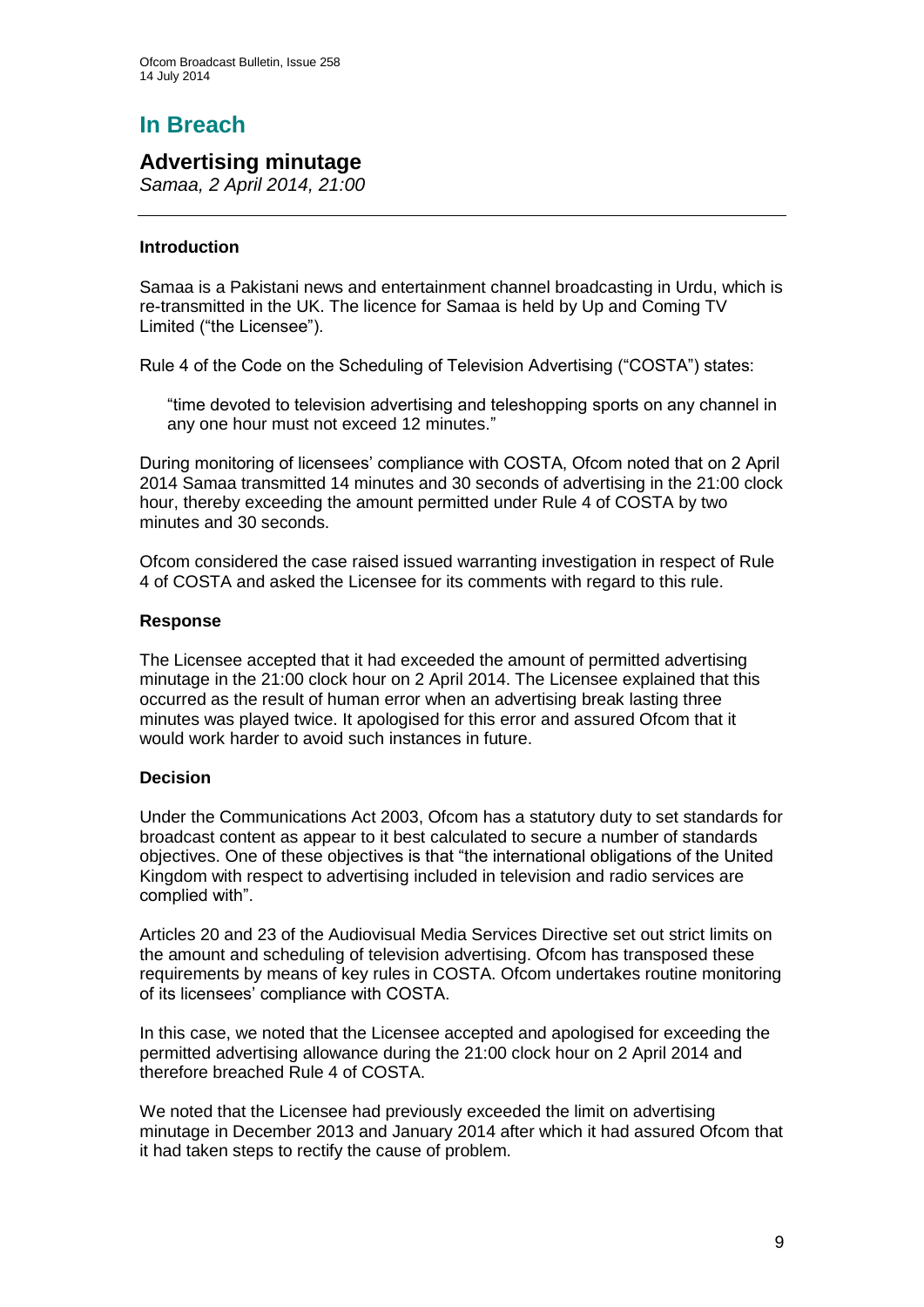$1$  Ofcom reminds the Licensee that it is required to ensure that it has appropriate measures in place so that the amount of advertising in each clock hour transmitted does not exceed the limit stipulated in COSTA.

## **Breach of Rule 4 of COSTA**

 1 [http://stakeholders.ofcom.org.uk/binaries/enforcement/broadcast](http://stakeholders.ofcom.org.uk/binaries/enforcement/broadcast-bulletins/obb2501/obb251.pdf)[bulletins/obb2501/obb251.pdf](http://stakeholders.ofcom.org.uk/binaries/enforcement/broadcast-bulletins/obb2501/obb251.pdf)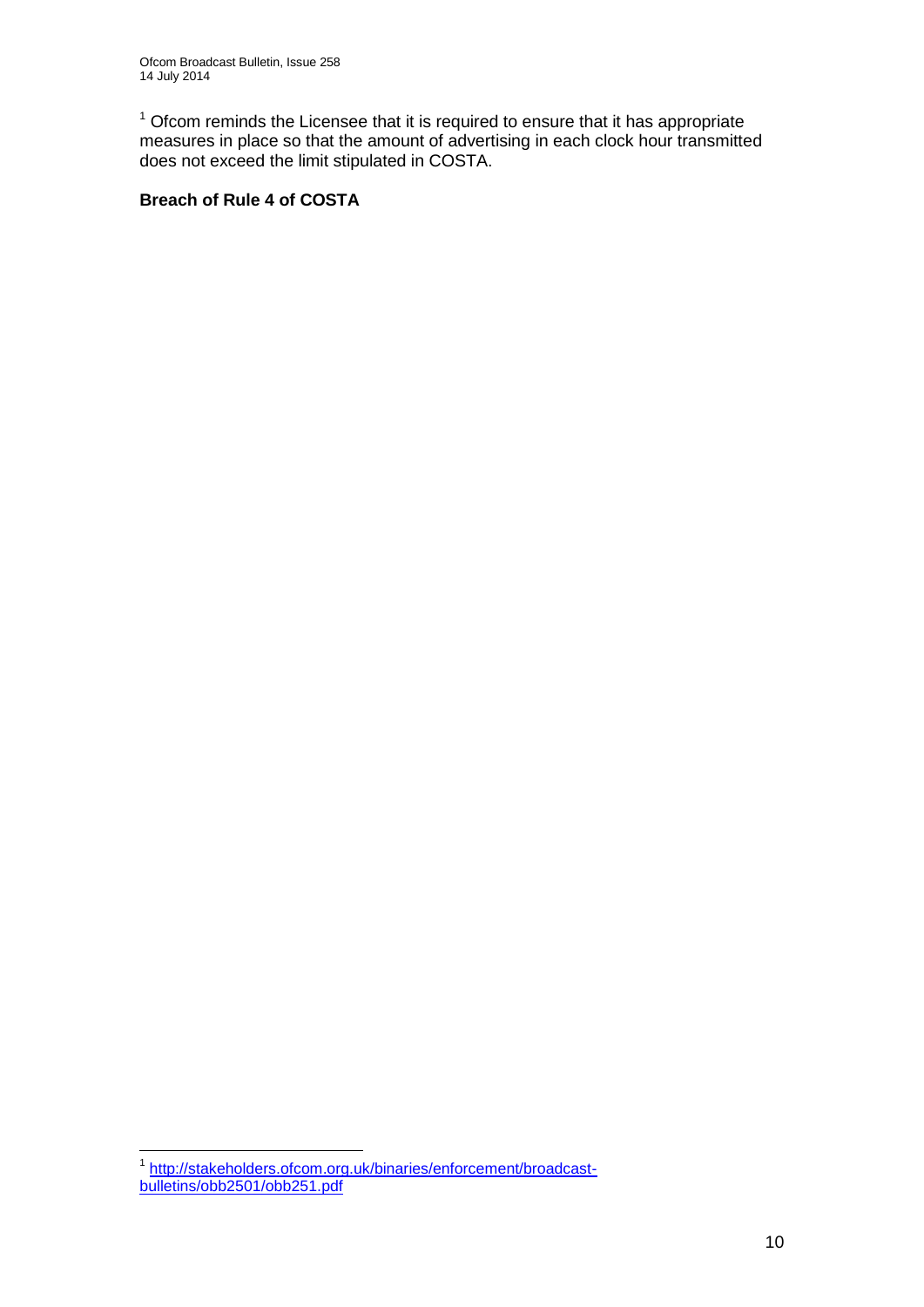# **In Breach**

## **Advertising minutage**

*Aaj Tak, 6 to 13 April 2014, various times*

## **Introduction**

Aaj Tak is a 24 hour news channel broadcast in Hindi on the digital satellite platform. The licence for Aaj Tak is held by TV Today Network Ltd ("TVTN" or "the Licensee").

Rule 4 of the Code on the Scheduling of Television Advertising ("COSTA") states:

"time devoted to television advertising and teleshopping spots on any channel in any one hour must not exceed 12 minutes".

During its routine monitoring of COSTA compliance, Ofcom identified one instance on 6 April 2014 when the Licensee had broadcast two minutes and seven seconds more than the permitted advertising allowance in a clock hour.

Ofcom considered the case raised issues warranting investigation in respect of Rule 4 of COSTA and asked the Licensee for its comments with regard to this rule.

## **Response**

TVTN apologised for the error. It said the overrun on 6 April was due to "last minute urgency…accompanied with a technical problem". The Licensee explained that when it had sought to insert a breaking news report in to a programme, a commercial break was accidentally inserted twice.

The Licensee also informed Ofcom about three overruns on 11, 12 and 13 April 2014 of 21 seconds, 47 seconds and 84 seconds respectively, due to an overrunning programme resulting in commercials intended for one clock hour being pushed to the next clock hour.

TVTN said that it was aware of the gravity of this issue, that strict instructions had been given to its staff to ensure compliance with COSTA, and that it would "take every measure possible" to avoid such lapses in the future.

## **Decision**

Under the Communications Act 2003, Ofcom has a statutory duty to set standards for broadcast content which it considers are best calculated to secure a number of standards objectives. One of these objectives is that "the international obligations of the United Kingdom with respect to advertising included in television and radio services are complied with".

Articles 20 and 23 of the Audiovisual Media Services Directive set out strict limits on the amount and scheduling of television advertising. Ofcom has transposed these requirements by means of key rules in COSTA. Ofcom undertakes routine monitoring of its licensees' compliance with COSTA.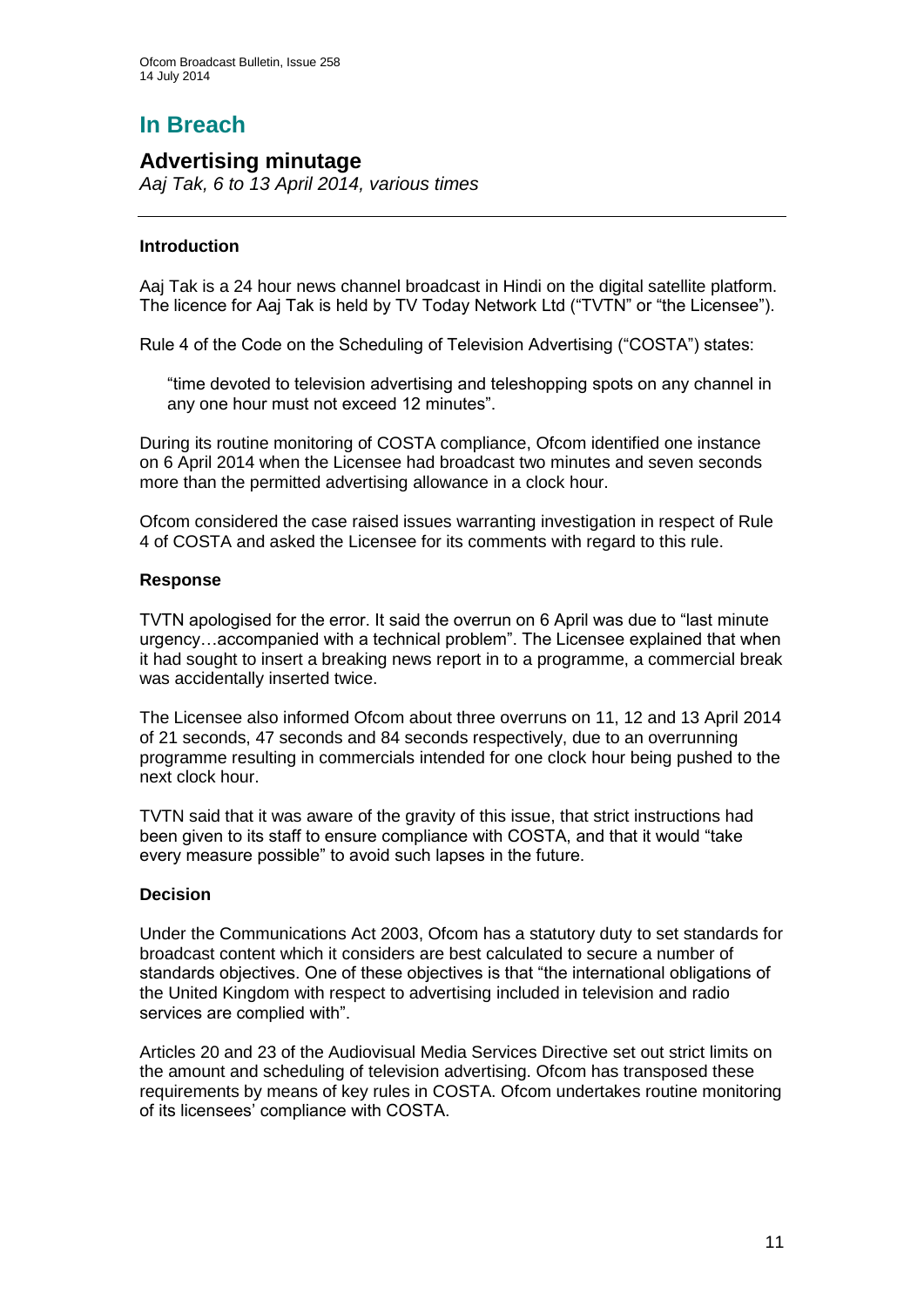Ofcom noted that the Licensee had acknowledged its error and had notified Ofcom of three additional breaches. We also noted the Licensee's stated commitment to ensure that it complied with the rules in COSTA.

Nevertheless, on this occasion, the amount of advertising broadcast by Aaj Tak in 4 clock hours between 6 April and 13 April exceeded the permitted allowance in breach of Rule 4 of COSTA.

This compliance failure follows previous breaches recorded by Ofcom covering a series of minutage overruns on Aaj Tak, as follows:

- in issue 236 of Ofcom's Broadcast Bulletin
- $\bullet$ <sup>1</sup>, one breach of Rule 4 was recorded;
- $\bullet$  in issue 240 of Ofcom's Broadcast Bulletin<sup>2</sup>, one breach of Rule 4 was recorded; and
- $\bullet$  in issue 252 of Ofcom's Broadcast Bulletin<sup>3</sup>, 29 breaches of Rule 4 were recorded.

In each of those cases, the Licensee provided assurances to Ofcom that it had since implemented improved procedures to minimise the risk of a recurrence. Ofcom is particularly concerned that despite repeated assurances, TVTN's revised procedures have not proved sufficiently robust to prevent further breaches of Rule 4 of COSTA.

In light of our concerns, Ofcom is requiring the Licensee to attend a meeting to discuss its compliance procedures.

## **Breaches of Rule 4 of COSTA**

<sup>1</sup> 1 [http://stakeholders.ofcom.org.uk/binaries/enforcement/broadcast](http://stakeholders.ofcom.org.uk/binaries/enforcement/broadcast-bulletins/obb236/obb236.pdf)[bulletins/obb236/obb236.pdf](http://stakeholders.ofcom.org.uk/binaries/enforcement/broadcast-bulletins/obb236/obb236.pdf)

<sup>&</sup>lt;sup>2</sup> [http://stakeholders.ofcom.org.uk/binaries/enforcement/broadcast](http://stakeholders.ofcom.org.uk/binaries/enforcement/broadcast-bulletins/obb240/obb240.pdf)[bulletins/obb240/obb240.pdf](http://stakeholders.ofcom.org.uk/binaries/enforcement/broadcast-bulletins/obb240/obb240.pdf)

<sup>3</sup> [http://stakeholders.ofcom.org.uk/binaries/enforcement/broadcast](http://stakeholders.ofcom.org.uk/binaries/enforcement/broadcast-bulletins/obb252/obb252.pdf)[bulletins/obb252/obb252.pdf](http://stakeholders.ofcom.org.uk/binaries/enforcement/broadcast-bulletins/obb252/obb252.pdf)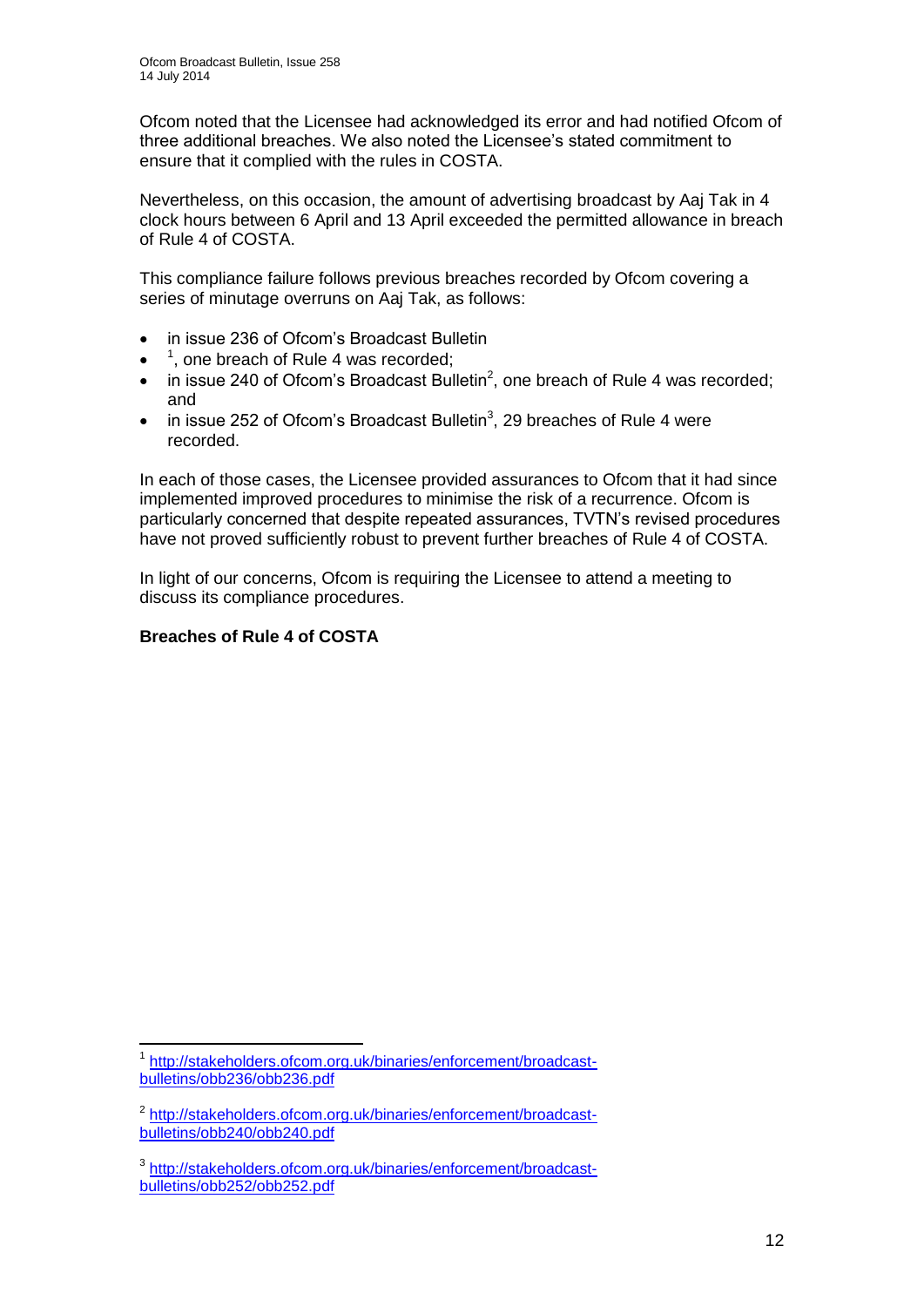# **Broadcast Licence Condition cases**

## **In Breach**

## **Provision of information: community radio station compliance reports**

*Various community radio licensees*

## **Introduction**

Under the terms of The Community Radio Order 2004 ("the Order"), community radio stations are defined as local radio stations provided primarily for the good of members of the public or for a particular community, rather than primarily for commercial reasons. They are also required to deliver social gain, operate on a notfor-profit basis, involve members of their target communities and be accountable to the communities they serve.

Any group applying for a community radio licence is required to set out proposals on how it will meet these various statutory requirements. If the group is awarded a licence, these proposals are then set out in the licence to ensure their continued delivery. This part of a community radio station's licence is known as the 'Key Commitments'.

Given that each station's Key Commitments are designed to ensure that the station continues to provide the service for which it has been licensed, Ofcom must be able to monitor the station's delivery of these Key Commitments. Licensees are therefore required to submit an annual report setting out how they have been meeting their licence obligations.

In addition to the requirements set out above, there are also statutory restrictions on the funding of community radio stations (section 105(6) of the Broadcasting Act 1990, as modified by the Order). Specifically, no community radio station is allowed to generate more than 50% of its annual income from the sale of on-air advertising and sponsorship. In certain circumstances, some stations are not allowed to carry any paid for advertising or sponsorship.

It is also a characteristic of community radio services that any profit that is produced by providing the service is used "wholly and exclusively for securing or improving the future provision of the service, or for the delivery of social gain to members of the public or the community that the service is intended to serve" (clause 3(3) of the Order).

As with the Key Commitments, Ofcom must be able to verify that a licensee is complying with its licence requirements relating to funding. Licensees are therefore required to submit an annual report setting out how they have met their financial obligations.

The annual reports from stations also inform Ofcom's own report on the community radio sector, which is featured in the annual Communications Market Report.

Ofcom requested annual reports from all community radio licensees – to cover two areas: Key Commitments and finances. A number of stations failed to provide one or both parts of their reports by the deadline specified.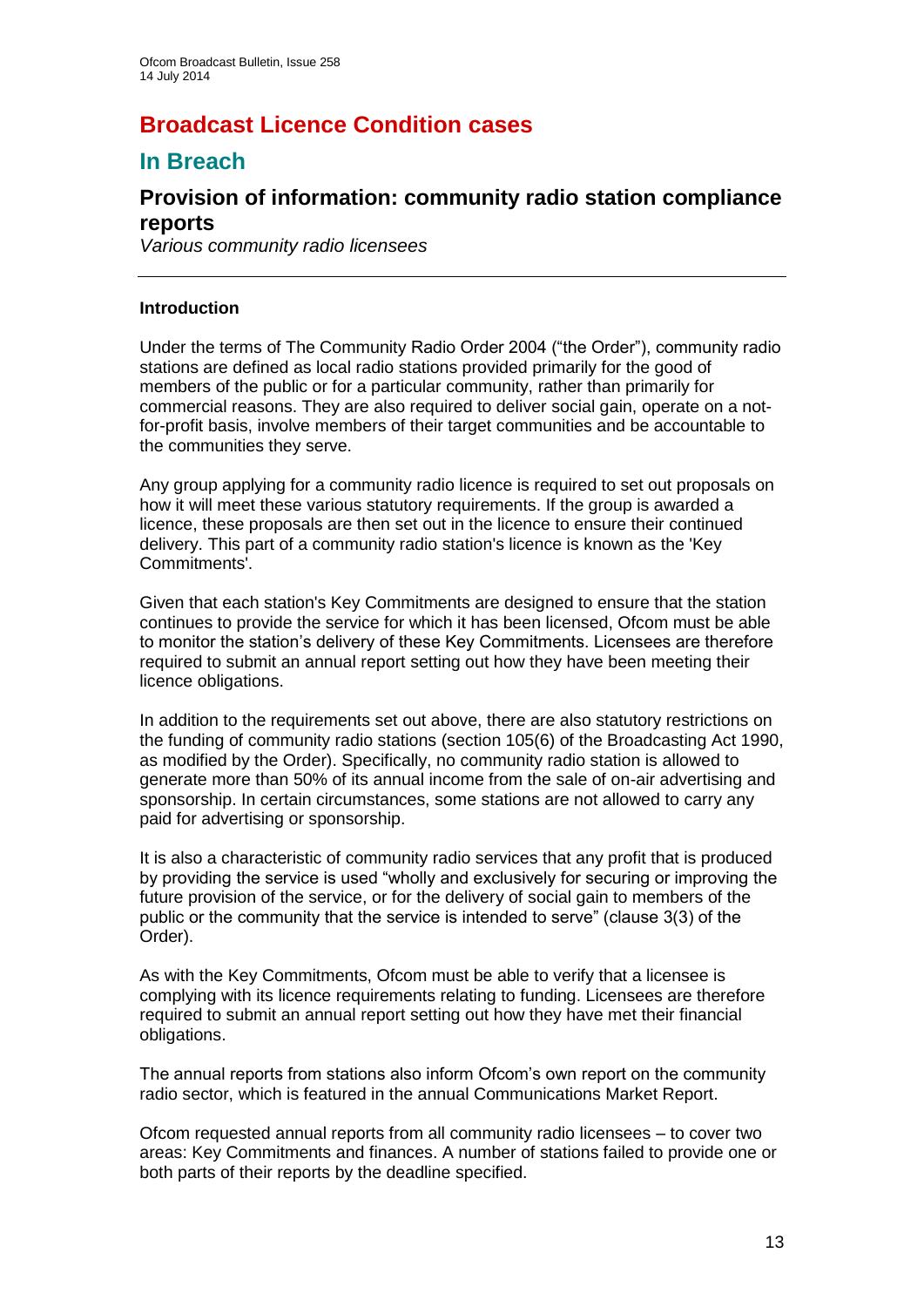Ofcom considered that this raised issues warranting investigation under Licence Condition 9(1) which states:

"The Licensee shall maintain records of and furnish to Ofcom in such manner and at such times as Ofcom may reasonably require such documents, accounts, estimates, returns, reports, notices or other information as Ofcom may require for the purpose of exercising the functions assigned to it by or under the 1990 Act, the 1996 Act or the Communications Act and in particular (but without prejudice to the generality of the foregoing):

- (a) a declaration as to the Licensee's corporate structure in such form and at such times as Ofcom shall specify;
- (b) such information as Ofcom may reasonably require from time to time for the purposes of determining whether the Licensee is on any ground a disqualified person by virtue of any of the provisions in Section 143 (5) of the 1996 Act and/or Schedule 2 to the 1990 Act or whether the requirements imposed by or under Schedule 14 to the Communications Act are contravened in relation to the Licensee's holding of the Licence;
- (c) such information as Ofcom may reasonably require for the purposes of determining whether the Licensee is complying with the requirements of the Community Radio Order 2004 for each year of the Licensed Service;
- (d) such information as Ofcom may reasonably require for the purposes of determining the extent to which the Licensee is providing the Licensed Service to meet the objectives and commitments specified in the Community Radio Order 2004; and
- (e) the provision of information under this section may be provided to Ofcom in the form of an annual report which is to be made accessible to the general public."

We therefore wrote to the stations in question to request their formal comments under Licence Condition 9(1).

## **Decision**

## **In Breach**

The following stations failed to submit their annual reports by the deadline, and submitted reports so late that the data could not be included in Ofcom's Communications Market Report. These licensees have therefore breached Licence Condition 9(1):

| Licence<br>number | <b>Station name and Licensee</b>                                                  | <b>Summary Preliminary</b><br><b>View</b> |
|-------------------|-----------------------------------------------------------------------------------|-------------------------------------------|
| CR000122BA        | BRO Radio, Vale of Glamorgan<br><b>Broadcasting Community Interest</b><br>Company | In breach $-$ both reports                |
| CR000004BA        | <b>GTFM Pontypridd, GTFM (South</b><br><b>Wales) Ltd</b>                          | In breach $-$ finance report<br>only      |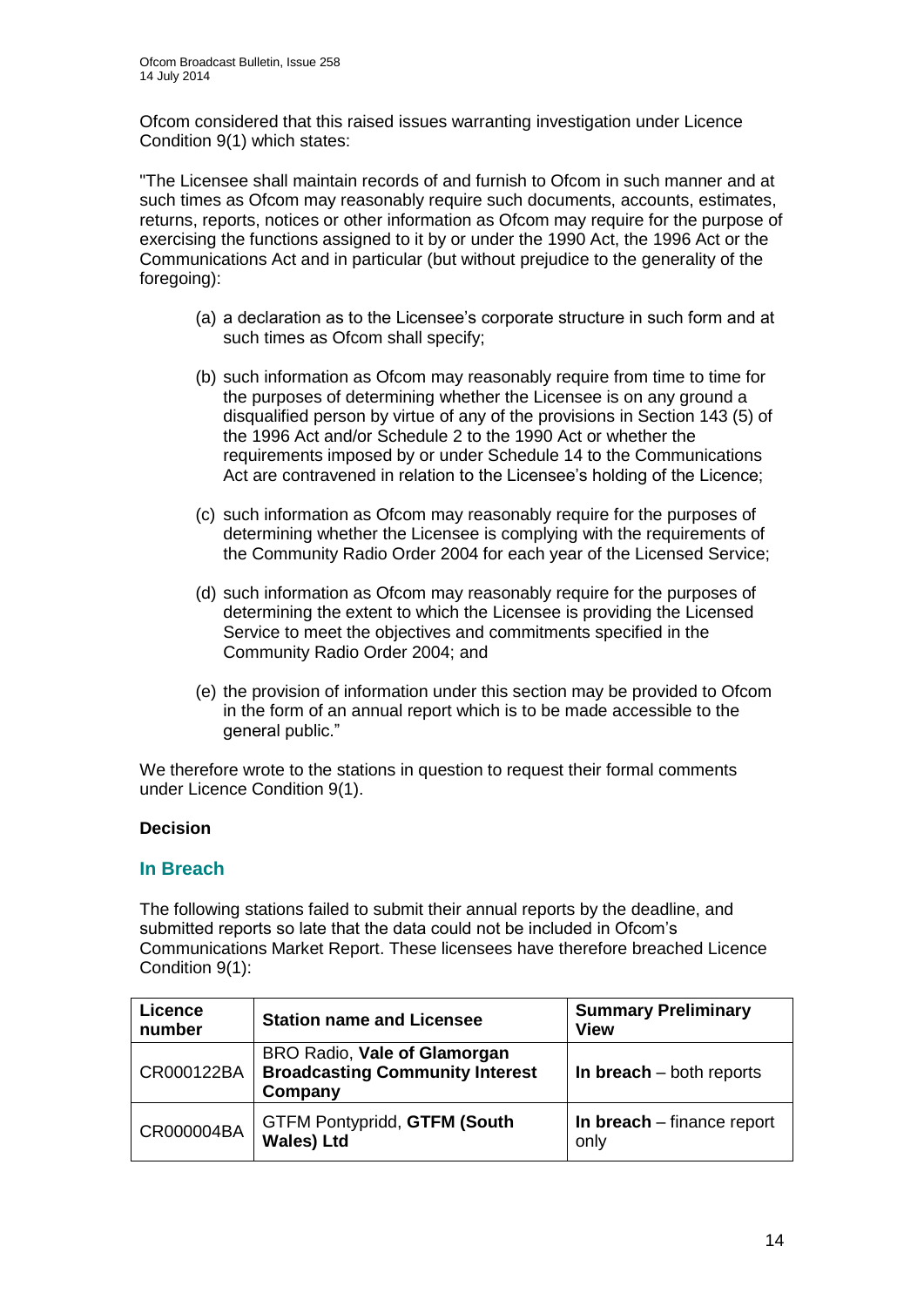| OX105FM (now known as Destiny                              |                                  |
|------------------------------------------------------------|----------------------------------|
| $\vert$ CR000215BA $\vert$ 105), OX4 FM Community Interest | $\vert$ In breach – both reports |
| Company                                                    |                                  |

## **Resolved**

The following Licensees failed to submit either one or both parts of their annual report (Key Commitments report and finance report) by the original deadline, but subsequently submitted late reports. For these licensees we therefore consider the matter to be resolved:

| CR000214BA | 1 Ummah FM, 1 Ummah FM<br><b>Community Interest Company</b>                      | <b>Resolved</b> – both reports   |
|------------|----------------------------------------------------------------------------------|----------------------------------|
| CR000141BA | 3TFM Community Radio for Health,<br><b>3TFM Community Radio for Health</b>       | <b>Resolved</b> – both reports   |
| CR000208BA | Awaaz Radio, Awaaz Radio Limited                                                 | <b>Resolved</b> – both reports   |
| CR000222BA | Betar Bangla Radio, Betar Bangla Ltd                                             | <b>Resolved</b> – both reports   |
| CR000026BA | <b>Crescent Community Radio, Crescent</b><br><b>Community Radio Limited</b>      | <b>Resolved</b> – both reports   |
| CR000217BA | Insanity Radio, Royal Holloway And<br><b>Bedford New College</b>                 | <b>Resolved</b> – both reports   |
| CR000220BA | Kane FM, Kane FM Ltd                                                             | <b>Resolved</b> – both reports   |
| CR000165BA | North Manchester FM, North<br><b>Manchester FM Community Interest</b><br>Company | <b>Resolved</b> – both reports   |
| CR000138BA | Pulse Community Radio, Pulse<br><b>Community Radio Limited</b>                   | <b>Resolved</b> – both reports   |
| CR000210BA | Radio BGWS, British Gurkha Welfare<br><b>Society</b>                             | <b>Resolved</b> – both reports   |
| CR000133BA | Speysound Radio, Speysound Radio<br>Ltd                                          | <b>Resolved</b> – both reports   |
| CR000156BA | Tudno FM, Llandudno Community<br><b>Radio Limited</b>                            | <b>Resolved</b> – finance report |
| CR000172BA | Tulip Radio, Tulip Radio Limited                                                 | <b>Resolved</b> – both reports   |

Ofcom takes this opportunity to remind community radio licensees that failure by a licensee to submit an annual report when required represents a significant breach of a community radio licence. The absence of the information contained in the report means that Ofcom is unable properly to carry out its regulatory duties. Licensees who have either failed to provide their annual reports or have provided them late should take steps to ensure that the issue does not recur next year.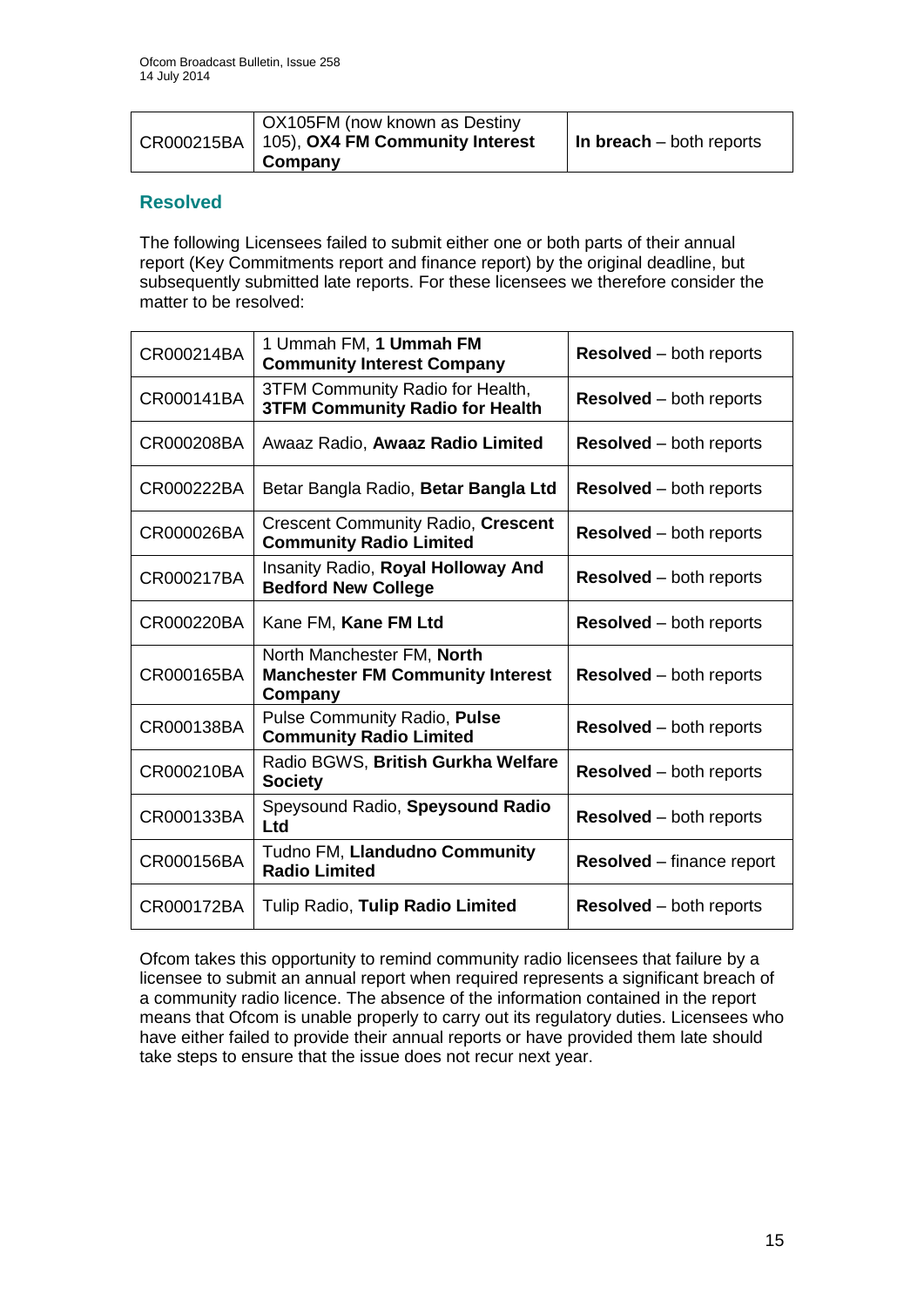## **Fairness and Privacy cases**

# **Not Upheld**

## **Complaint by Miss Gillian Airey**

*This Morning, ITV, 31 January 2014*

## **Summary**

1

Ofcom has not upheld this complaint made by Miss Gillian Airey of unwarranted infringement of privacy in the programme as broadcast.

This daily magazine programme featured an item which discussed properties where violent crimes had taken place and asked: *"what's it like to live in a house of horror?"* The first property discussed was described as: *"the house of Britain's first female serial killer".* The complainant, Miss Airey (who now owned the house which was occupied by a tenant at the time of the filming), complained that her privacy was unwarrantably infringed in the programme as broadcast because footage of the exterior and interior of her house was shown without her permission.

Ofcom found that Miss Airey did not have a legitimate expectation of privacy in relation to the broadcast of the footage of her property in the programme. Therefore, Miss Airey's privacy was not unwarrantably infringed in the programme as broadcast.

## **Introduction and programme summary**

On 31 January 2014, ITV broadcast an edition of its daily magazine programme *This Morning,* presented by Mr Eamonn Holmes and Ms Ruth Langsford. One of the items featured in the programme discussed properties in which violent crimes had taken place and asked: *"what's it like to live in a house of horror?"* The first property featured was described as *"the house of Britain's first female serial killer, Mary Ann*  Cotton<sup>1</sup><sup>"</sup> (now owned, but not occupied, by Miss Airey at the time of the filming). During a brief discussion in which Mary Ann Cotton's crimes were discussed, studio guest and criminologist, Professor David Wilson disclosed the full address of the property: *"it's in West Auckland, it was originally called 13 Front Street [...] but they have changed the address to 14 Front Street".*

Following this introduction, a pre-recorded report was shown in which footage of the exterior of the house, including wide shots and close-ups of the front door (including the house number) was included. The report included an interview with Ms Vicky Best, who lived at the property at the time of the filming, in which she described her experiences of living in the house for nearly four years. Ms Best was initially interviewed sitting in the living room, but later, was shown in various parts of the house including the staircase, the first floor bedroom and the second floor bedroom. As she moved around the house she said:

*"These would have been the original stairs that Mary Ann would have walked up in the olden days. This first floor's the bedroom and we believe this is where Mary Ann Cotton would have slept. But it still has a feeling of presence that there is* 

 $1$  Marv Ann Cotton was convicted of murdering her seven year old step son and was hanged in 1873. She is believed to have murdered up to 21 people, including eight of her own children, seven step children, her mother and three husbands, mainly by arsenic poisoning during a twenty year period in the mid to late nineteenth century.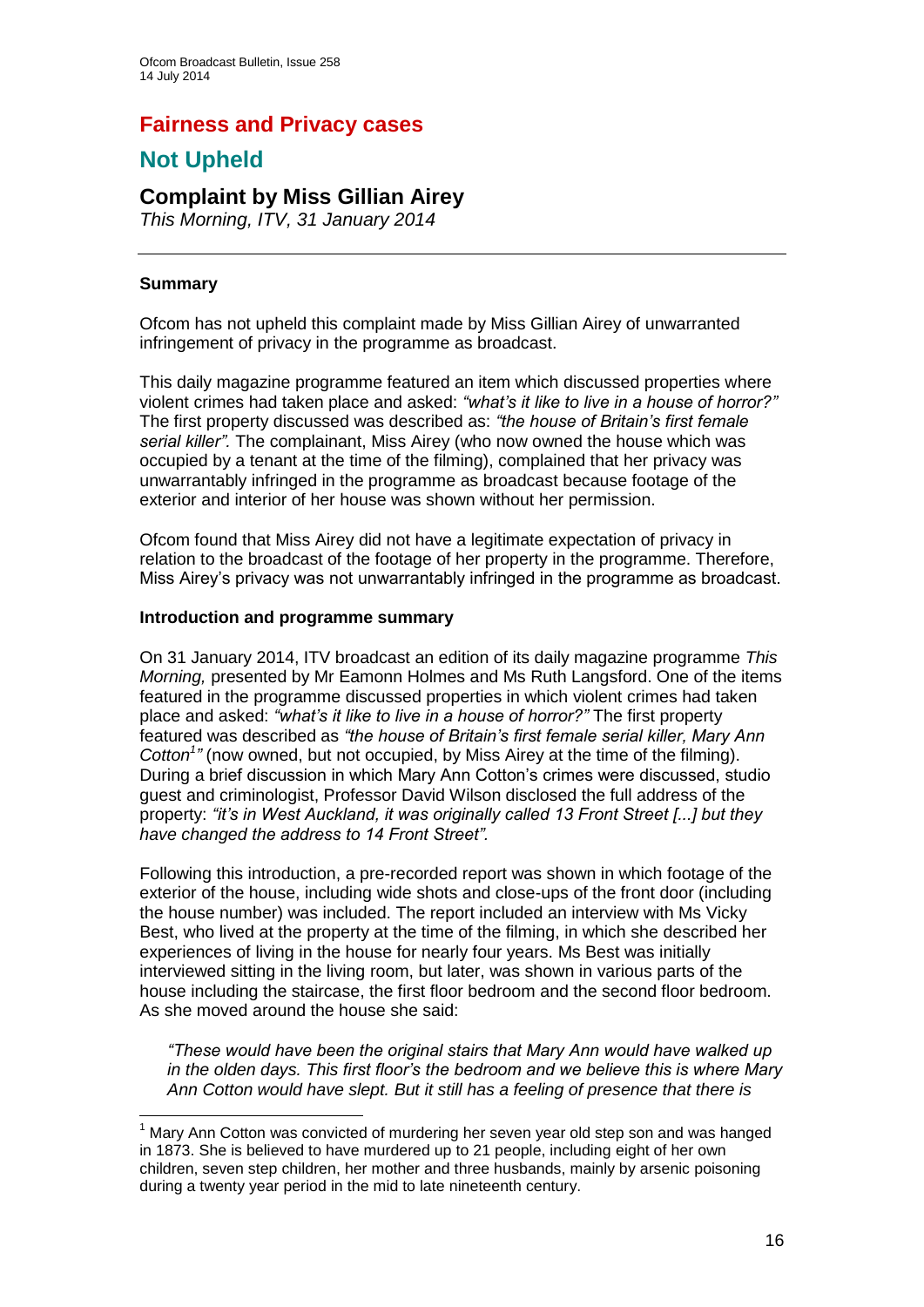*something here. Now, coming out of that bedroom and up to the second floor we come up these steps which we call the spook steps. But over in the corner, what we call the lock cupboard, the spook cupboard. That cupboard there is where we feel the most sadness about what did happen to those children. And that feeling of sadness is the feeling when I come into this room".*

After the report and back in the studio, the presenters and Professor Wilson discussed other properties where serious crimes had been committed.

## **Summary of the complaint and the broadcaster's response**

Miss Airey complained that her privacy was unwarrantably infringed in the programme as broadcast because footage of the exterior and interior of her house was shown without her permission as part of a discussion about residents who live in houses where serious crimes had been committed.

By way of background, Miss Airey said that she was the owner and landlady of the property shown in the programme. One of the tenants, Ms Best, was interviewed in the programme and various parts of the interior of the house (including the living room and the bedroom) were shown. Miss Airey said that the tenants had contacted her by text message in order to ask if she was happy for the property to be featured in the programme. Miss Airey responded with her reservations and requested that the tenants pass her contact details onto the programme makers.

In response to the complaint, ITV said that the programme discussed what it was like to live in properties in which violent crimes had taken place and that it was in this context, i.e. the experience of living in such a property, that the programme makers contacted Ms Best with a view to filming the property.

ITV said that it had apologised in writing to Miss Airey for unwittingly broadcasting footage of the interior of her property against her express wishes. It said that the programme makers had been told by Ms Best that she had notified Miss Airey about the proposed filming at the property, but that they were not informed that the complainant objected to the filming. ITV said that if the programme makers had been aware of Miss Airey's objections, the filming within the property would not have taken place.

However, notwithstanding its apology to Miss Airey, ITV said that it did not believe that the complainant's privacy was unwarrantably infringed in the programme as broadcast for the following reasons:

#### *The connection between Mary Ann Cotton and the property is in the public domain.*

ITV said that it believed that, since it was common knowledge that Mary Ann Cotton lived at the property in the nineteenth century, Miss Airey did not have a legitimate expectation of privacy in relation to this information (which was a central element of the programme item). This information was not private or confidential to Miss Airey. ITV said that the fact that Mary Ann Cotton lived at the property appeared on numerous websites along with photographs of the property's exterior (a number of examples were provided to Ofcom). ITV said that the examples demonstrated that Mary Ann Cotton's links with the property were well known, and that the broadcasting of this information in itself could not represent an unwarranted infringement of Miss Airey's privacy simply because she was the current owner of the property.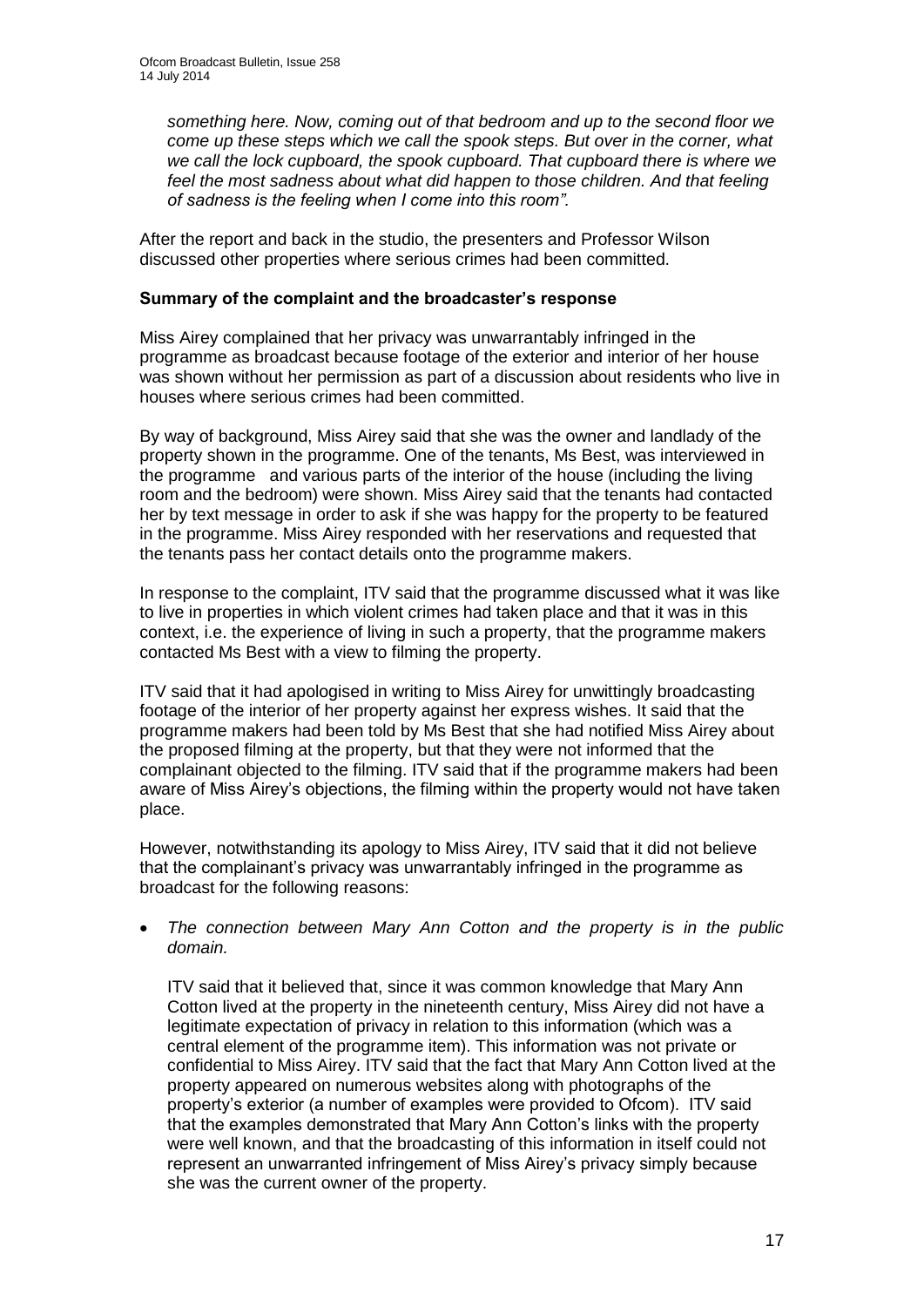*Miss Airey did not reside at the property when the filming took place or when the programme was broadcast.*

ITV accepted that publishing information about a person's home and its interior without that person's consent could constitute an unwarranted infringement of privacy. However,

Miss Airey has confirmed to Ofcom that she does not live in the house at present, but that she may well do in the future.

ITV suggested that the property could not reasonably be described as Miss Airey's home at the time of either the filming or the broadcast of the item. Although Miss Airey owned the property, she had rented it out to tenants for several years and lived elsewhere. The property was the home of the tenants at the time of the filming and of the broadcast, and the filming focused largely on the exterior of the building and its front door. The footage of the interior of the house was brief and revealed the layout of the house, and the tenant's subjective feelings about the atmosphere of parts of the house, but it did not disclose any information that was personal or private to Miss Airey of which she could have a reasonable expectation of privacy.

ITV concluded that it expressed its regret that it was not made aware at the time of filming of any objection by Miss Airey to the filming, and had undertaken not to repeat the broadcast of the footage. In the circumstances, ITV said that it had responded reasonably to the complainant's concerns, but maintained that the programme as broadcast did not unwarrantably infringe her privacy.

#### **Decision**

Ofcom's statutory duties include the application, in the case of all television and radio services, of standards which provide adequate protection to members of the public and all other persons from unjust or unfair treatment and unwarranted infringement of privacy in, or in connection with the obtaining of material included in, programmes in such services.

In carrying out its duties, Ofcom has regard to the need to secure that the application of these standards is in the manner that best guarantees an appropriate level of freedom of expression. Ofcom is also obliged to have regard, in all cases, to the principles under which regulatory activities should be transparent, accountable, proportionate and consistent, and targeted only at cases in which action is needed.

In reaching its decision, Ofcom carefully considered all the relevant material provided by both parties. This included a recording and a transcript of the programme as broadcast, both parties' written submissions and supporting material. The parties chose not to make any representations on Ofcom's Preliminary View.

In Ofcom's view, the individual's right to privacy has to be balanced against the competing right of the broadcaster to freedom of expression. Neither right as such has precedence over the other and, where there is a conflict between the two, it is necessary to intensely focus on the comparative importance of the specific rights. Any justification for interfering with or restricting each right must be taken into account and any interference or restriction must be proportionate. This is reflected in how Ofcom applies Rule 8.1 of the Code which states that any infringement of privacy in programmes, or in connection with obtaining material included in programmes, must be warranted.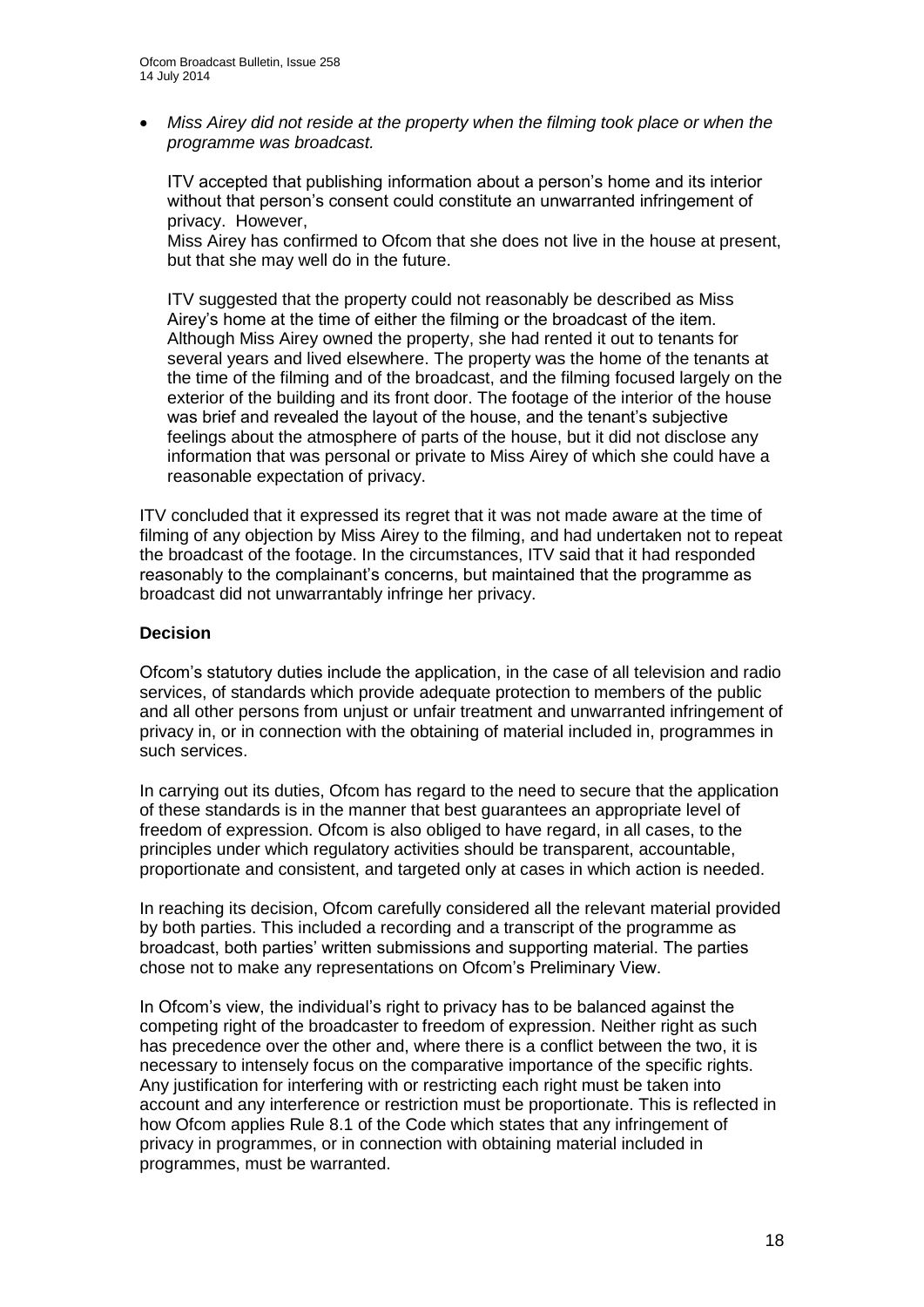In assessing Miss Airey's complaint that her privacy was unwarrantably infringed in the programme as broadcast because footage of the house she owned was shown without her permission, Ofcom had particular regard to Practice 8.6 of the Code. This states that, if the broadcast of a programme would infringe the privacy of a person or organisation, consent should be obtained before the relevant material is broadcast unless the infringement of privacy is warranted. We also had regard to Practice 8.2 which states that information that discloses a person's home or family should not be revealed without permission, unless it is warranted.

Ofcom first considered the extent to which Miss Airey had a legitimate expectation of privacy in relation to footage of the house she owned being shown in the programme without her permission. The Code confirms that legitimate expectations of privacy will vary according to the place and nature of the information in question, including the extent to which it is in the public domain.

We examined the footage of Miss Airey's property in the programme and the context in which it appeared (as set out in detail in the "Introduction and programme summary" section).

Ofcom recognises that the broadcast of footage of a person's home (in particular, its interior), and information about its location can give rise to an expectation of privacy. However, in this case, we noted that Miss Airey did not reside at the property in question at the time of the filming of the footage and its subsequent broadcast in the programme. While Miss Airey owned the property, it was rented by tenants, one of whom, Ms Best (who had lived in the property for four years) appeared in the programme. Therefore, we took the view that the footage included in the programme did not reveal any sensitive or private information about Miss Airey or her personal life, nor did it identify Miss Airey to be the owner of, or otherwise connected to, the property.

Furthermore, we noted that the property had been the final home of Mary Ann Cotton in the late nineteenth century and where she had committed the murder of her stepson, a crime for which she was convicted and executed. As such, this property was linked inextricably to Mary Ann Cotton and her crimes. These have gained considerable notoriety given that she was believed to have killed up to 21 people, including eight of her own children. We considered that as a result of this notoriety, information about Mary Ann Cotton, the crimes she committed, and the location and address of the property where she had lived and had carried out the murder of her last victim was widely accessible to the public and was firmly in the public domain.

Ofcom noted the broadcaster's assertion that had the programme makers been aware of Miss Airey's objections to the filming, they would not have filmed within the property, and its undertaking not to show the footage again. Nonetheless, Ofcom considered, for the reasons given above, that Miss Airey did not have a legitimate expectation of privacy in relation to the broadcast of the footage of her house included in the programme.

Taking all the above factors into account, Ofcom found that on balance Miss Airey did not have a legitimate expectation of privacy in relation to the broadcast of the footage of her property in the programme. Therefore, it was not necessary for Ofcom to consider whether any infringement into Miss Airey's privacy was warranted.

#### **Accordingly, Ofcom has not upheld Miss Airey's complaint of unwarranted infringement of privacy in the programme as broadcast.**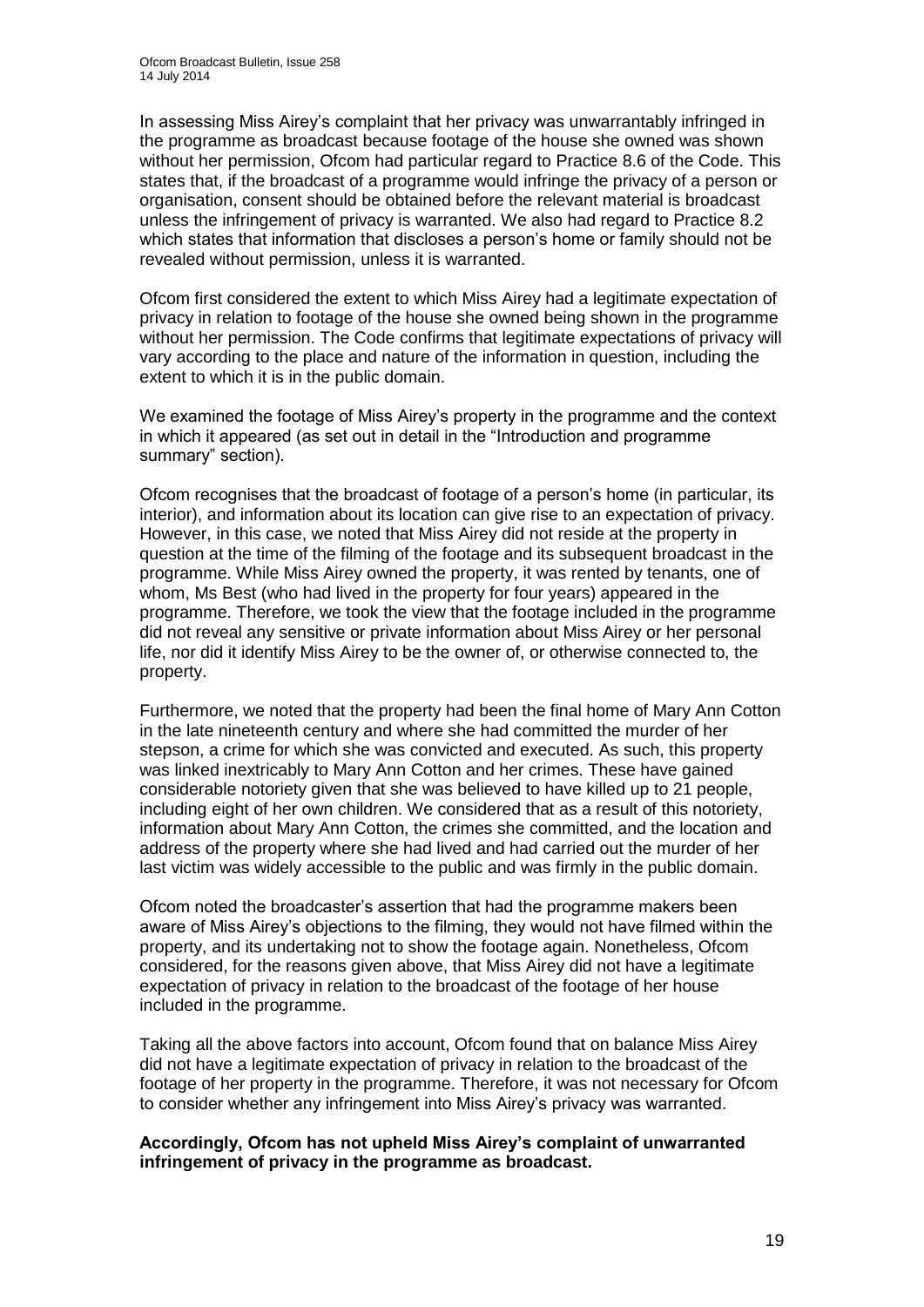## **Investigations Not in Breach**

Here are alphabetical lists of investigations that Ofcom has completed between 17 and 30 June 2014 and decided that the broadcaster did not breach Ofcom's codes, licence conditions or other regulatory requirements.

## **Investigations conducted under the General Procedures for investigating breaches of broadcast licences**

| Licensee                         | <b>Categories</b>        |
|----------------------------------|--------------------------|
| <b>Baltic Media Alliance Ltd</b> | Provision of information |

For more information about how Ofcom conducts investigations about broadcast licences, go to: [http://stakeholders.ofcom.org.uk/broadcasting/guidance/complaints](http://stakeholders.ofcom.org.uk/broadcasting/guidance/complaints-sanctions/general-procedures/)[sanctions/general-procedures/.](http://stakeholders.ofcom.org.uk/broadcasting/guidance/complaints-sanctions/general-procedures/)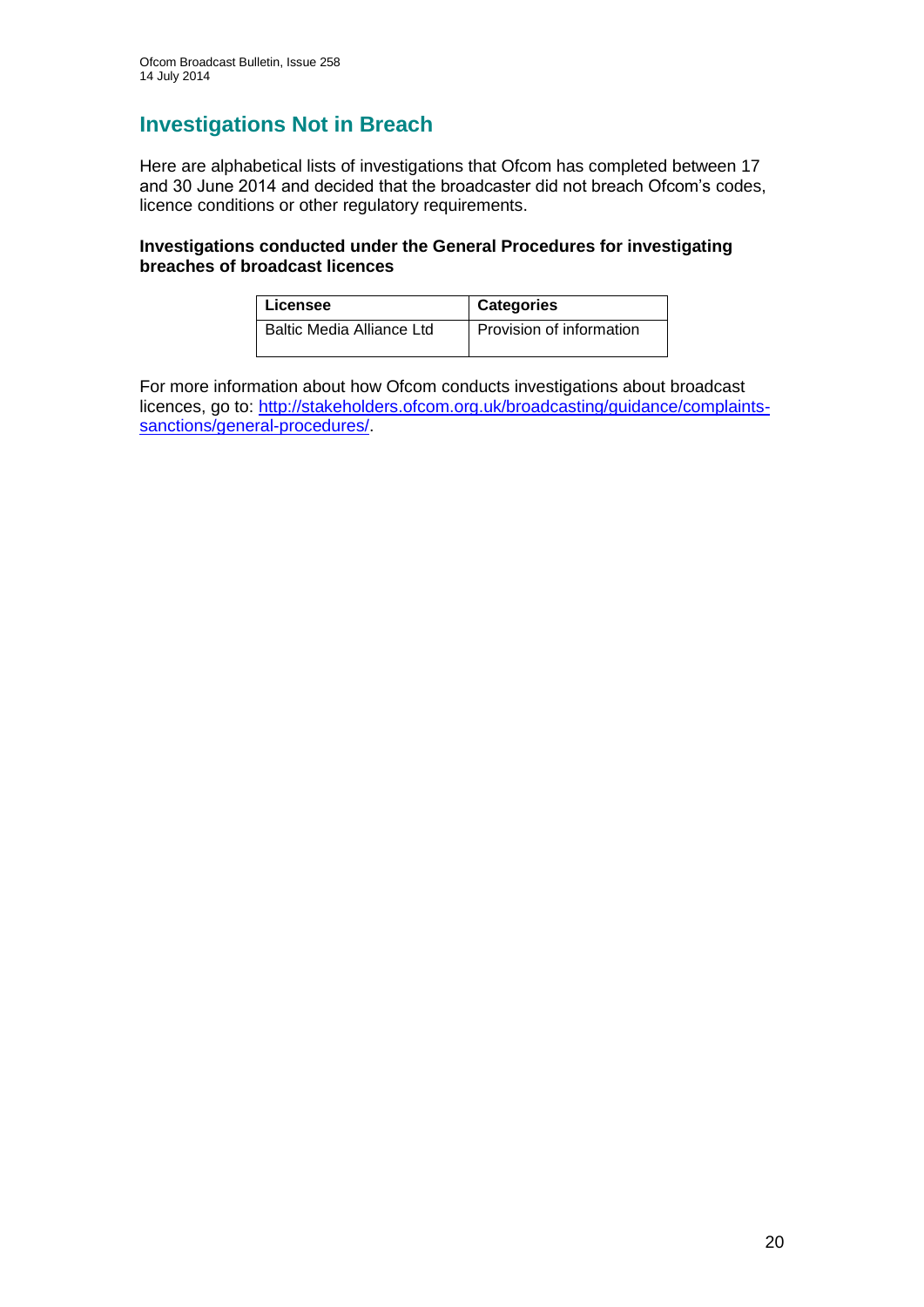## **Complaints Assessed, Not Investigated**

Here are alphabetical lists of complaints that, after careful assessment, Ofcom has decided not to pursue between 17 and 30 June 2014 because they did not raise issues warranting investigation.

## **Complaints assessed under the Procedures for investigating breaches of content standards for television and radio**

For more information about how Ofcom assesses conducts investigations about content standards, go to: [http://stakeholders.ofcom.org.uk/broadcasting/guidance/complaints](http://stakeholders.ofcom.org.uk/broadcasting/guidance/complaints-sanctions/standards/)[sanctions/standards/.](http://stakeholders.ofcom.org.uk/broadcasting/guidance/complaints-sanctions/standards/)

| Programme                             | <b>Broadcaster</b> | <b>Transmission Date</b> | <b>Categories</b>                      | <b>Number of</b><br>complaints |
|---------------------------------------|--------------------|--------------------------|----------------------------------------|--------------------------------|
| This Week's Fresh<br>Music Top 20     | 4Music             | 15/06/2014               | Scheduling                             | 1                              |
| The Morning Show<br>with Sanam Baloch | <b>ARY News</b>    | 30/04/2014               | Product placement                      | $\mathbf{1}$                   |
| <b>BBC News</b>                       | <b>BBC</b>         | n/a                      | Outside of remit / other               | $\overline{2}$                 |
| <b>BBC News</b>                       | <b>BBC</b>         | Various                  | Outside of remit / other               | $\overline{20}$                |
| Programming                           | <b>BBC</b>         | n/a                      | Outside of remit / other               | $\mathbf{1}$                   |
| <b>BBC News</b>                       | BBC <sub>1</sub>   | 06/05/2014               | Outside of remit / other               | 1                              |
| <b>BBC News</b>                       | BBC <sub>1</sub>   | 23/05/2014               | Outside of remit / other               | $\overline{2}$                 |
| <b>BBC News</b>                       | BBC <sub>1</sub>   | 20/06/2014               | Generally accepted<br>standards        | $\overline{2}$                 |
| <b>BBC News</b>                       | BBC <sub>1</sub>   | 21/06/2014               | Outside of remit / other               | $\overline{2}$                 |
| <b>BBC News</b>                       | BBC <sub>1</sub>   | 22/06/2014               | Outside of remit / other               | $\mathbf{1}$                   |
| <b>BBC News</b>                       | BBC <sub>1</sub>   | 29/05/2014               | Outside of remit / other               | $\mathbf{1}$                   |
| <b>BBC News</b>                       | BBC <sub>1</sub>   | 20/06/2014               | Generally accepted<br>standards        | 1                              |
| <b>Breakfast</b>                      | BBC <sub>1</sub>   | 18/06/2014               | Outside of remit / other               | 16                             |
| <b>Breakfast</b>                      | BBC <sub>1</sub>   | 25/06/2014               | Outside of remit / other               | $\mathbf{1}$                   |
| Casualty                              | BBC <sub>1</sub>   | 28/06/2014               | Outside of remit / other               | $\overline{1}$                 |
| David Beckham Into<br>the Unknown     | BBC <sub>1</sub>   | 09/06/2014               | Drugs, smoking,<br>solvents or alcohol | $\overline{1}$                 |
| EastEnders                            | BBC <sub>1</sub>   | 16/06/2014               | Violence and<br>dangerous behaviour    | $\overline{2}$                 |
| EastEnders                            | BBC <sub>1</sub>   | 17/06/2014               | Scheduling                             | 1                              |
| EastEnders                            | BBC <sub>1</sub>   | 18/06/2014               | Race<br>discrimination/offence         | $\mathbf{1}$                   |
| EastEnders                            | BBC <sub>1</sub>   | 20/06/2014               | Generally accepted<br>standards        | $\mathbf{1}$                   |
| EastEnders                            | BBC <sub>1</sub>   | 24/06/2014               | Offensive language                     | $\overline{1}$                 |
| <b>EastEnders Omnibus</b>             | BBC <sub>1</sub>   | 20/06/2014               | Race<br>discrimination/offence         | $\overline{1}$                 |
| Escape to the<br>Country              | BBC <sub>1</sub>   | 15/06/2014               | Outside of remit / other               | $\mathbf{1}$                   |
| Match of the Day<br>Live              | BBC <sub>1</sub>   | 14/06/2014               | Outside of remit / other               | 3                              |
| Match of the Day<br>Live              | BBC <sub>1</sub>   | 15/06/2014               | Generally accepted<br>standards        | $\overline{1}$                 |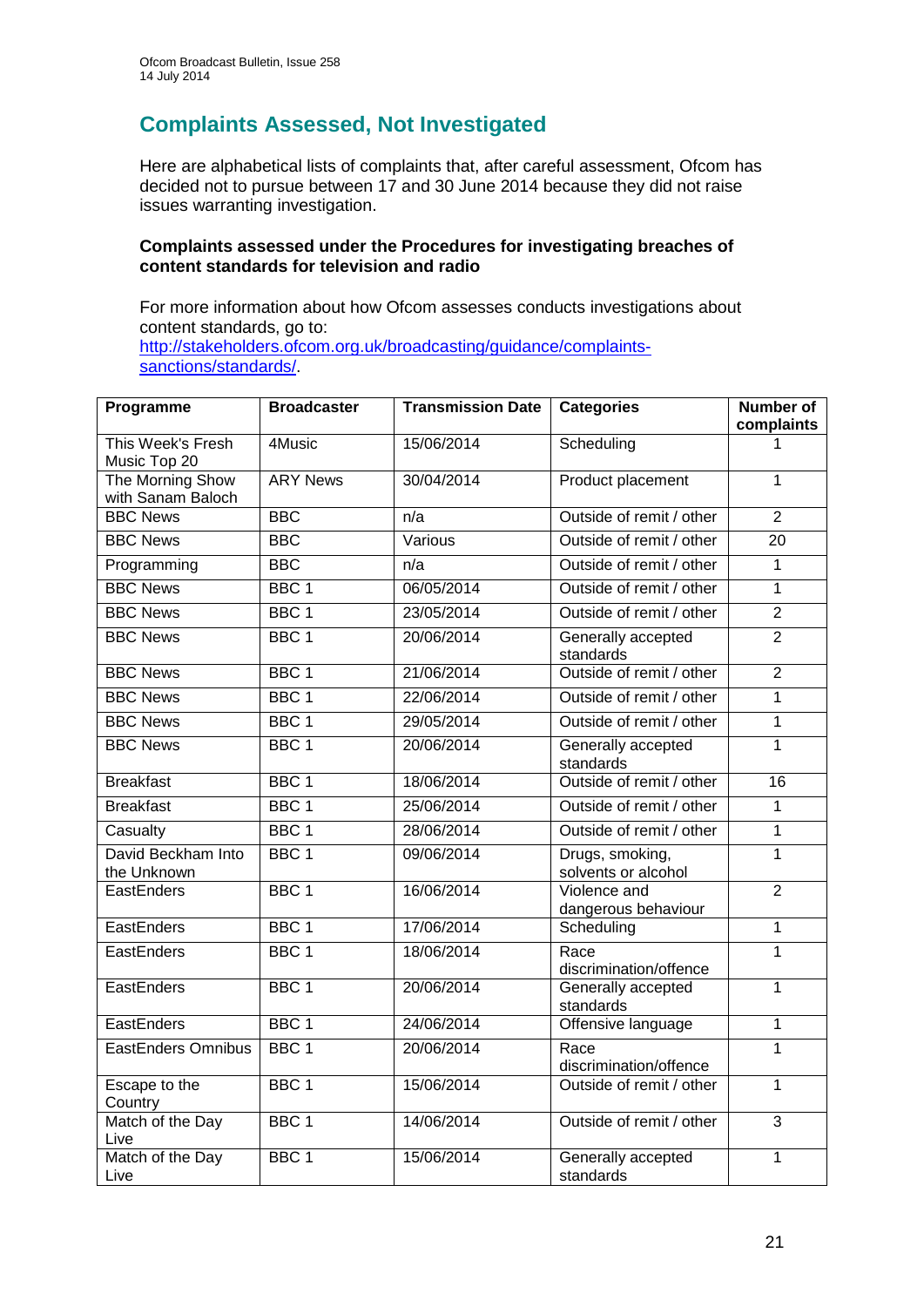| Match of the Day<br>Live                                            | BBC <sub>1</sub>      | 16/06/2014 | Generally accepted<br>standards                          | 1              |
|---------------------------------------------------------------------|-----------------------|------------|----------------------------------------------------------|----------------|
| Match of the Day<br>Live                                            | BBC <sub>1</sub>      | 16/06/2014 | Race<br>discrimination/offence                           | 1              |
| Match of the Day<br>Live                                            | BBC <sub>1</sub>      | 17/06/2014 | Outside of remit / other                                 | 1              |
| Match of the Day<br>Live                                            | BBC <sub>1</sub>      | 19/06/2014 | Generally accepted<br>standards                          | 1              |
| Match of the Day<br>Live                                            | BBC <sub>1</sub>      | 20/06/2014 | Outside of remit / other                                 | $\overline{5}$ |
| Match of the Day<br>Live                                            | BBC <sub>1</sub>      | 22/06/2014 | Generally accepted<br>standards                          | 1              |
| Match of the Day<br>Live                                            | BBC <sub>1</sub>      | 25/06/2014 | Outside of remit / other                                 | 1              |
| Match of the Day<br>Live                                            | BBC <sub>1</sub>      | 26/06/2014 | Outside of remit / other                                 | 1              |
| Mrs Brown's Boys                                                    | BBC <sub>1</sub>      | 12/01/2014 | Generally accepted<br>standards                          | $\mathbf{1}$   |
| The Andrew Marr<br>Show                                             | BBC <sub>1</sub>      | 15/06/2014 | Generally accepted<br>standards                          | 1              |
| Vote 2014: Europe                                                   | BBC 1                 | 22/05/2014 | Outside of remit / other                                 | 3              |
| Vote 2014: Europe                                                   | BBC <sub>1</sub>      | 23/05/2014 | Outside of remit / other                                 | $\overline{4}$ |
| Vote 2014: Europe                                                   | BBC 1                 | 25/05/2014 | Outside of remit / other                                 | $\overline{2}$ |
| Vote 2014: Europe                                                   | BBC <sub>1</sub>      | 26/05/2014 | Outside of remit / other                                 | $\overline{2}$ |
| Watchdog                                                            | BBC <sub>1</sub>      | 11/06/2014 | Outside of remit / other                                 | 1              |
| Wimbledon 2014                                                      | BBC <sub>1</sub>      | 26/06/2014 | Outside of remit / other                                 | 1              |
| The Nolan Show                                                      | <b>BBC 1 Northern</b> | 28/05/2014 | Religious/Beliefs                                        | 1              |
|                                                                     |                       |            |                                                          |                |
|                                                                     | Ireland               |            | discrimination/offence                                   |                |
| Party Election<br>Broadcast by the                                  | <b>BBC 1 Wales</b>    | 09/05/2014 | Crime                                                    | $\mathbf{1}$   |
| <b>Britain First Party</b><br><b>Britain's Homeless</b><br>Families | BBC <sub>2</sub>      | 27/06/2014 | Outside of remit / other                                 | $\mathbf{1}$   |
| Newsnight                                                           | BBC <sub>2</sub>      | 16/05/2014 | Outside of remit / other                                 | 1              |
| Newsnight                                                           | BBC <sub>2</sub>      | 13/06/2014 | Outside of remit / other                                 | 1              |
|                                                                     | BBC <sub>2</sub>      | 02/06/2014 | Outside of remit / other                                 | $\mathbf{1}$   |
| The Daily Politics<br>Tigers About the<br>House                     | BBC <sub>2</sub>      | 16/06/2014 | Animal welfare                                           | 1              |
| Vote 2014: Europe                                                   | BBC <sub>2</sub>      | 23/05/2014 | Outside of remit / other                                 | 1              |
| Wimbledon 2014                                                      | BBC <sub>2</sub>      | 24/06/2014 | Outside of remit / other                                 | 1              |
| <b>Barely Legal Drivers</b>                                         | BBC <sub>3</sub>      | 09/06/2014 | Violence and                                             | 1              |
| <b>Barely Legal Drivers</b>                                         | BBC <sub>3</sub>      | 23/06/2014 | dangerous behaviour<br>Offensive language                | 1              |
| Don't Tell the Bride                                                | BBC <sub>3</sub>      | 12/06/2014 | Race                                                     | 1              |
| In the Flesh                                                        | BBC <sub>3</sub>      | 01/06/2014 | discrimination/offence<br>Religious/Beliefs              | $\mathbf{1}$   |
| Jonah From Tonga                                                    | BBC <sub>3</sub>      | 29/05/2014 | discrimination/offence<br>Race<br>discrimination/offence | 1              |
| Jonah From Tonga                                                    | BBC <sub>3</sub>      | 05/06/2014 | Race<br>discrimination/offence                           | 1              |
| Jonah From Tonga                                                    | BBC <sub>3</sub>      | 13/06/2014 | Race<br>discrimination/offence                           | 1              |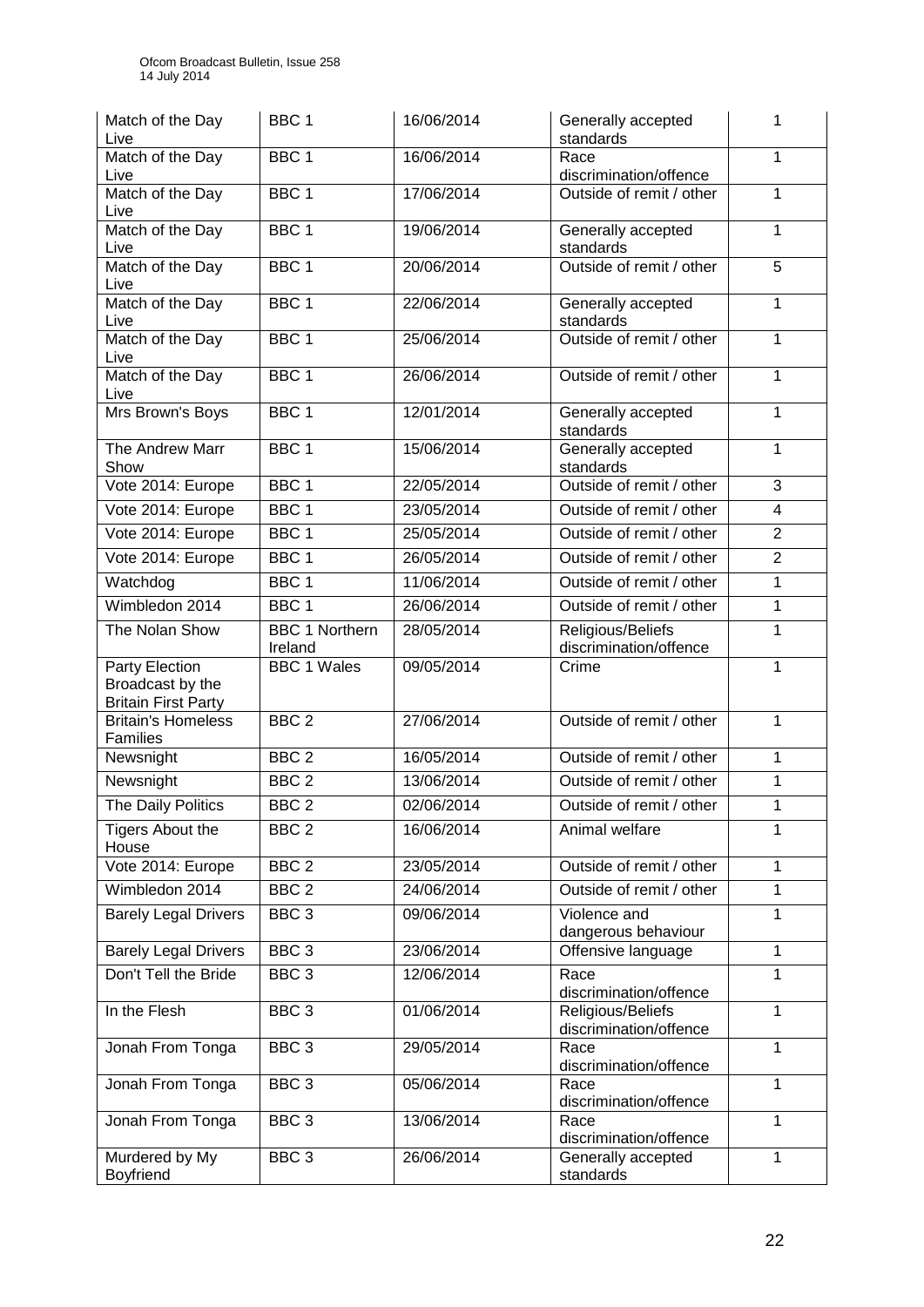| <b>Britain's Whale</b><br><b>Hunters: The Untold</b><br>Story | BBC <sub>4</sub>              | 09/06/2014 | Offensive language                          | 1              |
|---------------------------------------------------------------|-------------------------------|------------|---------------------------------------------|----------------|
| <b>BBC News</b>                                               | <b>BBC News</b><br>Channel    | 22/05/2014 | Outside of remit / other                    | $\mathbf{1}$   |
| <b>BBC News</b>                                               | <b>BBC News</b><br>Channel    | 22/06/2014 | Outside of remit / other                    | 1              |
| <b>BBC News</b>                                               | <b>BBC News</b><br>Channel    | n/a        | Religious/Beliefs<br>discrimination/offence | 1              |
| Newsbeat                                                      | <b>BBC Radio 1</b>            | 12/06/2014 | Generally accepted<br>standards             | 1              |
| Newsbeat                                                      | <b>BBC Radio 1</b>            | 18/06/2014 | Outside of remit / other                    | $\overline{2}$ |
| The Now Show                                                  | <b>BBC Radio 4</b>            | 17/01/2014 | Outside of remit / other                    | 1              |
| Afternoon Show                                                | <b>Capital FM</b>             | 14/06/2014 | Scheduling                                  | 1              |
| Summertime Ball                                               | Capital FM                    | 21/06/2014 | Offensive language                          | 1              |
| <b>Breaksfast Show</b><br>with Des and Jenny                  | <b>Capital FM</b><br>Scotland | 17/06/2014 | Generally accepted<br>standards             | $\mathbf{1}$   |
| Adventure Time                                                | <b>Cartoon Network</b>        | 14/06/2014 | Scheduling                                  | 1              |
| Rastamouse                                                    | <b>CBeebies</b>               | 14/06/2014 | Outside of remit / other                    | 1              |
| The Lingos Show                                               | <b>CBeebies</b>               | 27/06/2014 | Religious/Beliefs<br>discrimination/offence | 1              |
| Alan Carr: Chatty<br>Man                                      | Channel 4                     | 13/06/2014 | Violence and<br>dangerous behaviour         | $\overline{2}$ |
| <b>Britain's Benefit</b><br>Tenants                           | Channel 4                     | 12/06/2014 | Materially misleading                       | 1              |
| Channel 4 News                                                | Channel 4                     | 09/06/2014 | Generally accepted<br>standards             | 1              |
| Channel 4 News                                                | Channel 4                     | 16/06/2014 | Scheduling                                  | 1              |
| Channel 4 News                                                | Channel 4                     | 20/06/2014 | Race<br>discrimination/offence              | 1              |
| Come Dine with Me                                             | Channel 4                     | 26/06/2014 | Race<br>discrimination/offence              | 1              |
| Come Dine with Me                                             | Channel 4                     | 27/06/2014 | Generally accepted<br>standards             | 1              |
| Coppers                                                       | Channel 4                     | 24/06/2014 | Generally accepted<br>standards             | 1              |
| <b>Cutting Edge: Going</b><br>to the Dogs (trailer)           | Channel 4                     | 05/06/2014 | Animal welfare                              | 1              |
| Dispatches                                                    | Channel 4                     | 16/06/2014 | Outside of remit / other                    | 1              |
| Dubai's sponsorship<br>of Channel 4 Racing                    | Channel 4                     | 19/06/2014 | Sponsorship credits                         | 1              |
| For the Love of Cars                                          | Channel 4                     | 25/05/2014 | Religious/Beliefs<br>discrimination/offence | 1              |
| <b>Hollyoaks</b>                                              | Channel 4                     | n/a        | Violence and<br>dangerous behaviour         | 1              |
| My Last Summer                                                | Channel 4                     | 04/06/2014 | Advertising minutage                        | 1              |
| Obsessive<br>Compulsive<br>Cleaners                           | Channel 4                     | n/a        | <b>Disability</b><br>discrimination/offence | 1              |
| One Born Every<br>Minute                                      | Channel 4                     | 18/06/2014 | Materially misleading                       | 1              |
| Sunday Brunch                                                 | Channel 4                     | 29/06/2014 | Harm                                        | 1              |
| The Hunger Games                                              | Channel 4                     | 21/06/2014 | Outside of remit / other                    | 1              |
| The Inbetweeners                                              | Channel 4                     | 20/06/2014 | Generally accepted<br>standards             | 1              |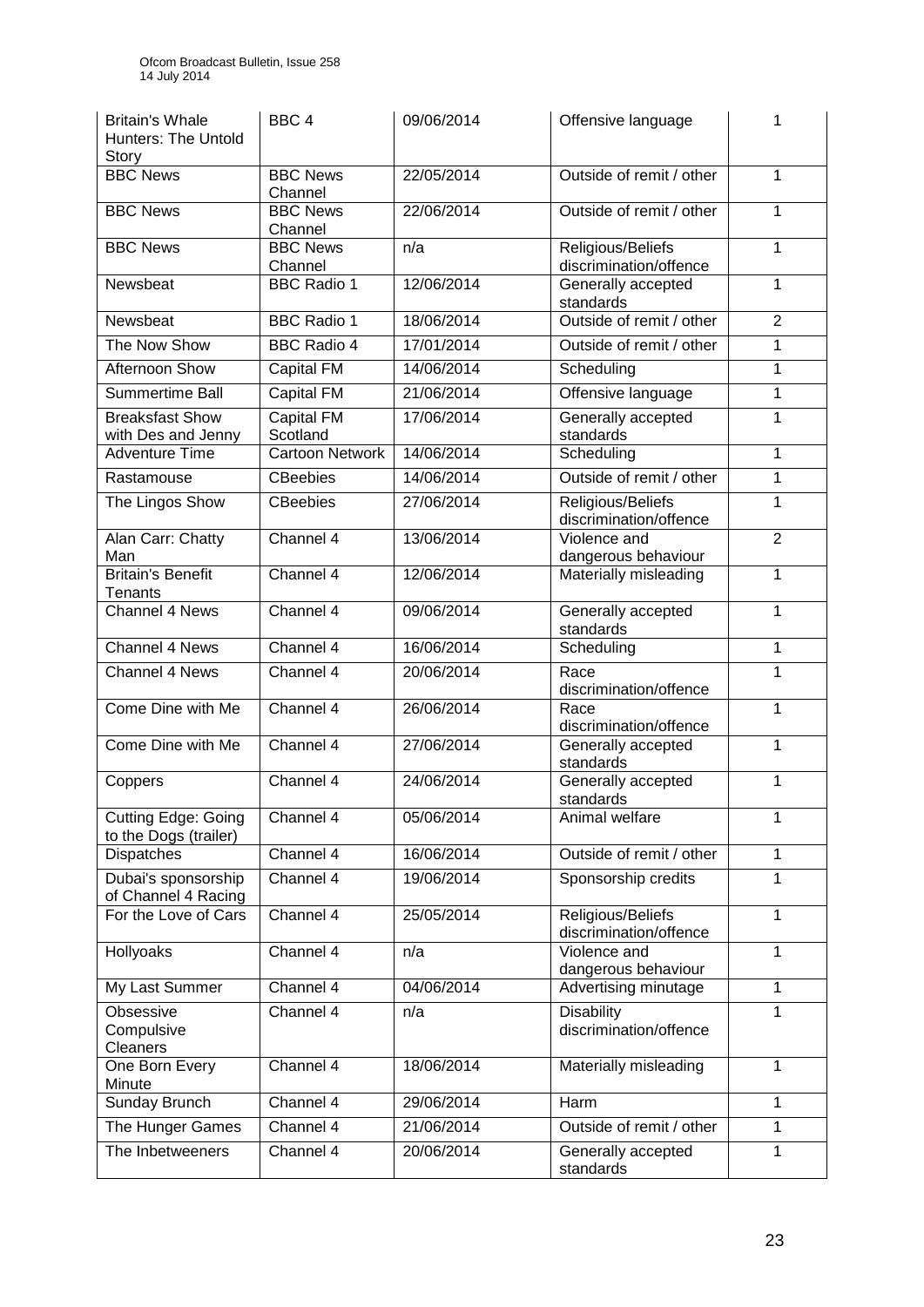| The Island with Bear<br>Grylls                      | Channel 4                                    | 12/05/2014 | Animal welfare                               | 1              |
|-----------------------------------------------------|----------------------------------------------|------------|----------------------------------------------|----------------|
| 5 News at 5                                         | Channel 5                                    | 24/06/2014 | Due impartiality/bias                        | $\mathbf{1}$   |
| <b>Benefits Britain: Life</b><br>on the Dole        | Channel 5                                    | 16/06/2014 | Generally accepted<br>standards              | 1              |
| <b>Benefits Britain: Life</b><br>on the Dole        | Channel 5                                    | 23/06/2014 | Due impartiality/bias                        | $\mathbf{1}$   |
| <b>Benefits Britain: Life</b><br>on the Dole        | Channel 5                                    | 23/06/2014 | Under 18s in<br>programmes                   | 1              |
| <b>Benefits Britain: Life</b><br>on the Dole        | Channel 5                                    | 28/06/2014 | Generally accepted<br>standards              | 1              |
| <b>Big Daddy</b>                                    | Channel 5                                    | 01/06/2014 | Offensive language                           | 1              |
| Football Hooligan<br>and Proud                      | Channel 5                                    | 11/06/2014 | Violence and<br>dangerous behaviour          | 8              |
| The Nightmare<br>Neighbour Next Door                | Channel 5                                    | 05/06/2014 | Offensive language                           | 1              |
| The Nightmare<br>Neighbour Next Door                | Channel 5                                    | 11/06/2014 | <b>Disability</b><br>discrimination/offence  | 1              |
| The Wedding Date                                    | Channel 5                                    | 29/06/2014 | Offensive language                           | $\mathbf{1}$   |
| What to Expect<br>When You're<br>Expecting          | Channel 5                                    | 29/06/2014 | Offensive language                           | 1              |
| The Janoskians<br><b>Chart Show Chat</b>            | Chart Show TV                                | 28/05/2014 | Sexual orientation<br>discrimination/offence | $\overline{2}$ |
| <b>Deadtime Stories</b><br>(trailer)                | <b>CITV</b>                                  | 02/06/2014 | Scheduling                                   | 1              |
| <b>Horrid Henry</b>                                 | <b>CITV</b>                                  | 03/06/2014 | Generally accepted<br>standards              | $\mathbf{1}$   |
| <b>Visit Scotland</b><br>advertisement              | <b>Comedy Central</b><br>$+1$                | 07/06/2014 | Elections/Referendums                        | 1              |
| Homicide Hunter                                     | Crime and<br>Investigation<br><b>Network</b> | 16/05/2014 | Surreptitious<br>advertising                 | 1              |
| Murder She Solved                                   | Crime<br>Investigation<br>Network            | 20/06/2014 | Outside of remit / other                     | $\mathbf{1}$   |
| Channel Ident                                       | E4                                           | 22/06/2014 | Generally accepted<br>standards              | 1              |
| Hollyoaks                                           | E <sub>4</sub>                               | 11/06/2014 | Advertising scheduling                       | 1              |
| Maoam's<br>sponsorship of Big<br><b>Bang Theory</b> | E <sub>4</sub>                               | 21/06/2014 | <b>Disability</b><br>discrimination/offence  | 1              |
| Programming                                         | Eden FM 107.5                                | Various    | Elections/Referendums                        | $\mathbf{1}$   |
| <b>Sixteen Candles</b>                              | Film4                                        | 08/06/2014 | Race<br>discrimination/offence               | 1              |
| Inaam Ghar                                          | <b>GEO UK</b>                                | 18/04/2014 | Generally accepted<br>standards              | $\mathbf{1}$   |
| Competition                                         | <b>Heart FM</b><br>(Bristol)                 | 13/03/2014 | Competitions                                 | $\mathbf{1}$   |
| Advertising                                         | <b>ITV</b>                                   | 18/06/2014 | Outside of remit / other                     | 1              |
| Advertising                                         | <b>ITV</b>                                   | 19/06/2014 | Outside of remit / other                     | 1              |
| Advertising                                         | <b>ITV</b>                                   | 24/06/2014 | Outside of remit / other                     |                |
| Advertising                                         | <b>ITV</b>                                   | n/a        | Outside of remit / other                     | 1              |
| Benidorm                                            | <b>ITV</b>                                   | 25/06/2014 | <b>Disability</b><br>discrimination/offence  | 1              |
| <b>Britain's Got Talent</b>                         | ITV                                          | 07/06/2014 | Outside of remit / other                     | $\mathbf{1}$   |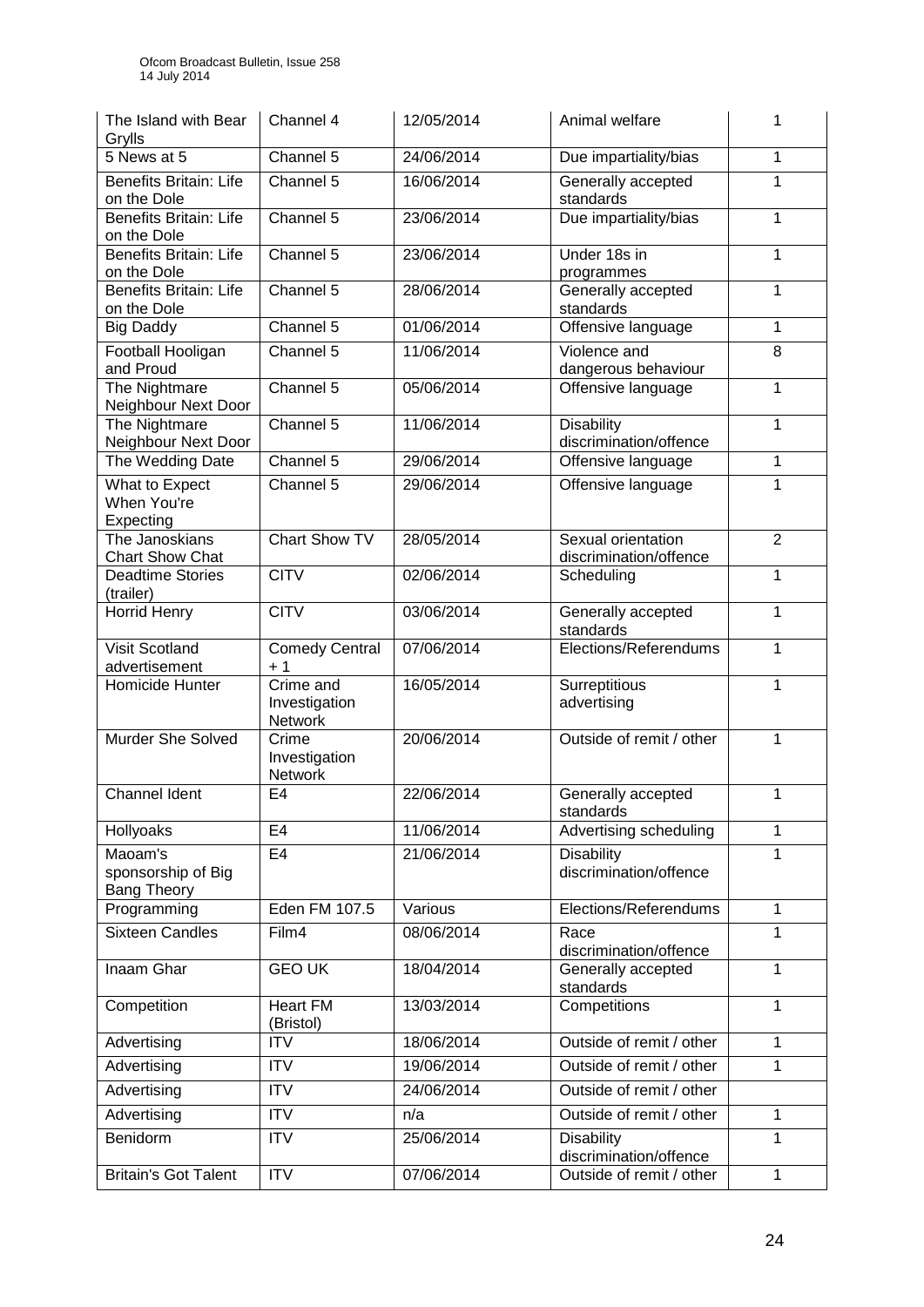| <b>Coronation Street</b>           | <b>ITV</b>       | 11/06/2014 | Product placement                      | $\overline{7}$ |
|------------------------------------|------------------|------------|----------------------------------------|----------------|
| <b>Coronation Street</b>           | <b>ITV</b>       | 13/06/2014 | Generally accepted<br>standards        | 10             |
| <b>Coronation Street</b>           | $\overline{IV}$  | 16/06/2014 | Drugs, smoking,<br>solvents or alcohol | 1              |
| <b>Coronation Street</b>           | <b>ITV</b>       | 16/06/2014 | Generally accepted<br>standards        | $\mathbf{1}$   |
| <b>Coronation Street</b>           | <b>ITV</b>       | 23/06/2014 | Generally accepted<br>standards        | 1              |
| <b>Coronation Street</b>           | <b>ITV</b>       | n/a        | Generally accepted<br>standards        | 1              |
| <b>Coronation Street</b>           | $\overline{IV}$  | n/a        | Product placement                      | $\mathbf{1}$   |
| <b>Coronation Street</b>           | <b>ITV</b>       | n/a        | Promotion of<br>products/services      | $\mathbf{1}$   |
| FIFA World Cup Live<br>2014        | <b>ITV</b>       | 12/06/2014 | Outside of remit / other               | $\mathbf{1}$   |
| FIFA World Cup Live<br>2014        | ITV              | 13/06/2014 | Generally accepted<br>standards        | $\mathbf{1}$   |
| FIFA World Cup Live<br>2014        | ITV              | 13/06/2014 | Race<br>discrimination/offence         | 1              |
| FIFA World Cup Live<br>2014        | ITV              | 14/06/2014 | Outside of remit / other               | $\overline{2}$ |
| FIFA World Cup Live<br>2014        | ITV              | 15/06/2014 | Outside of remit / other               | $\mathbf{1}$   |
| <b>FIFA World Cup Live</b><br>2014 | ITV              | 16/06/2014 | Generally accepted<br>standards        | $\mathbf{1}$   |
| FIFA World Cup Live<br>2014        | ITV              | 16/06/2014 | Outside of remit / other               | $\overline{3}$ |
| FIFA World Cup Live<br>2014        | <b>ITV</b>       | 18/06/2014 | Generally accepted<br>standards        | $\overline{2}$ |
| FIFA World Cup Live<br>2014        | ITV              | 18/06/2014 | Outside of remit / other               | $\mathbf{1}$   |
| FIFA World Cup Live<br>2014        | <b>ITV</b>       | 18/06/2014 | Race<br>discrimination/offence         | $\mathbf{1}$   |
| FIFA World Cup Live<br>2014        | ITV              | 19/06/2014 | Outside of remit / other               | $\overline{2}$ |
| FIFA World Cup Live<br>2014        | $\overline{ITV}$ | 20/06/2014 | Gender<br>discrimination/offence       | $\overline{2}$ |
| FIFA World Cup Live<br>2014        | <b>ITV</b>       | 21/06/2014 | Outside of remit / other               | 1              |
| FIFA World Cup Live<br>2014        | <b>ITV</b>       | 21/06/2014 | Race<br>discrimination/offence         | $\mathbf{1}$   |
| FIFA World Cup Live<br>2014        | <b>ITV</b>       | 24/06/2014 | Outside of remit / other               | $\mathbf{1}$   |
| <b>FIFA World Cup Live</b><br>2014 | <b>ITV</b>       | 28/06/2014 | Generally accepted<br>standards        | 9              |
| FIFA World Cup Live<br>2014        | <b>ITV</b>       | 29/06/2014 | Generally accepted<br>standards        | 1              |
| FIFA World Cup Live<br>2014        | ITV              | 29/06/2014 | Materially misleading                  | $\overline{2}$ |
| <b>Good Morning Britain</b>        | <b>ITV</b>       | 13/06/2014 | Generally accepted<br>standards        | $\mathbf{1}$   |
| It'll be Alright on the<br>Night   | <b>ITV</b>       | 27/06/2014 | Generally accepted<br>standards        | $\mathbf{1}$   |
| <b>ITV News</b>                    | <b>ITV</b>       | 18/06/2014 | Generally accepted<br>standards        | $\mathbf{1}$   |
| <b>ITV News</b>                    | <b>ITV</b>       | 24/06/2014 | Due impartiality/bias                  | 1              |
| ITV News at Ten                    | <b>ITV</b>       | 16/06/2014 | Violence and                           | $\mathbf{1}$   |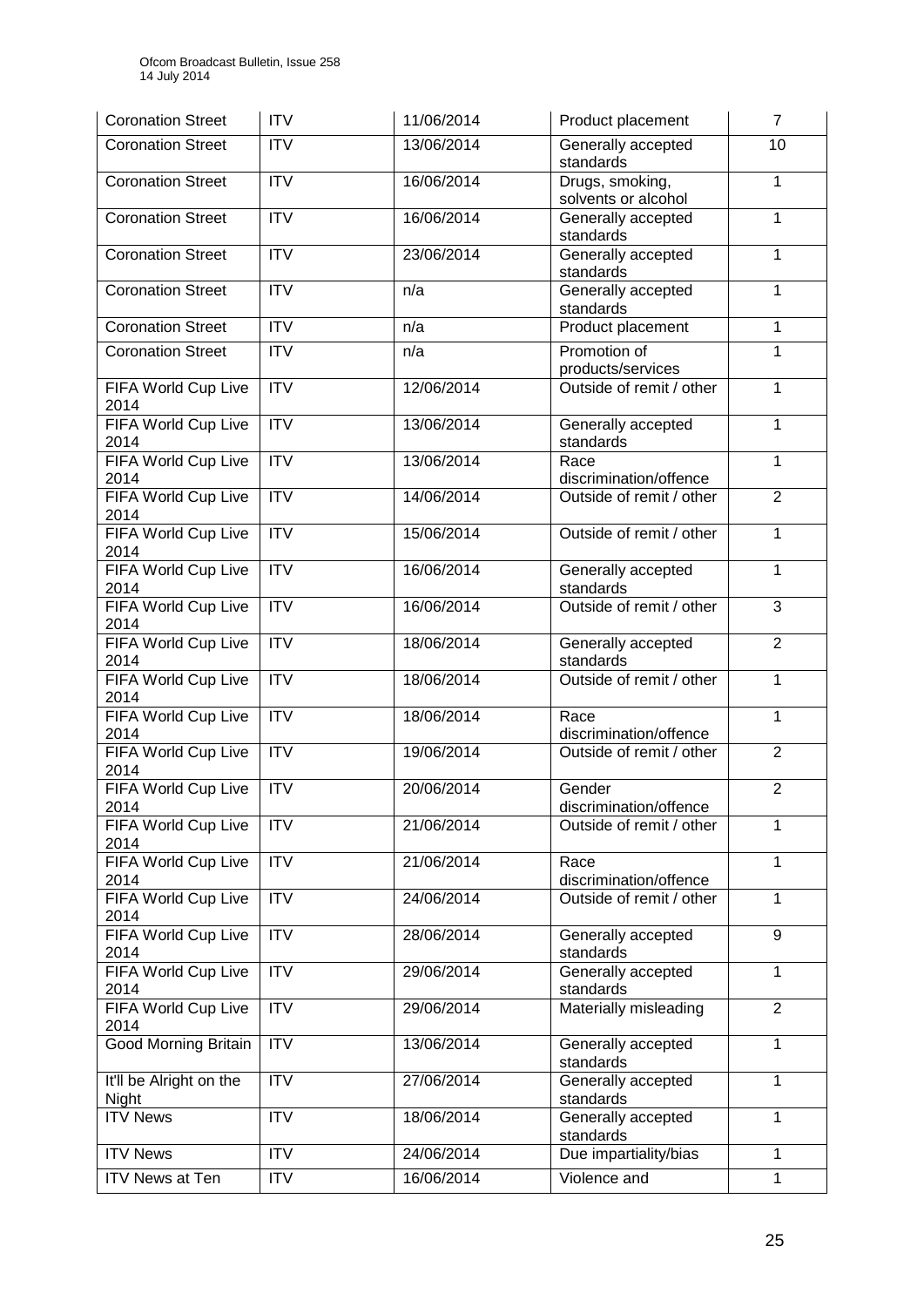|                                        |                          |            | dangerous behaviour                          |                |
|----------------------------------------|--------------------------|------------|----------------------------------------------|----------------|
| Loose Women                            | <b>ITV</b>               | 12/06/2014 | Generally accepted<br>standards              | $\overline{2}$ |
| Loose Women                            | $\overline{ITV}$         | 27/06/2014 | Generally accepted<br>standards              | 1              |
| Lorraine                               | <b>ITV</b>               | 12/06/2014 | Gender<br>discrimination/offence             | $\mathbf{1}$   |
| The Jeremy Kyle<br>Show                | <b>ITV</b>               | 12/06/2014 | Materially misleading                        | $\mathbf{1}$   |
| The Jeremy Kyle<br>Show                | <b>ITV</b>               | 16/06/2014 | Generally accepted<br>standards              | $\mathbf{1}$   |
| The Jeremy Kyle<br>Show                | $\overline{\text{IV}}$   | 20/06/2014 | Sexual orientation<br>discrimination/offence | $\overline{2}$ |
| The Jeremy Kyle<br>Show                | $\overline{\text{IV}}$   | n/a        | Generally accepted<br>standards              | 1              |
| <b>This Morning</b>                    | <b>ITV</b>               | 05/05/2014 | Competitions                                 | 1              |
| This Morning                           | <b>ITV</b>               | 25/06/2014 | Generally accepted<br>standards              | $\mathbf{1}$   |
| This Morning                           | <b>ITV</b>               | 27/06/2014 | Generally accepted<br>standards              | 1              |
| <b>Tipping Point</b>                   | ITV                      | 22/06/2014 | Outside of remit / other                     | 1              |
| <b>Visit Scotland</b><br>advertisement | <b>ITV</b>               | 19/06/2014 | Political advertising                        | 1              |
| World Cup Coverage                     | $\overline{IV}$          | n/a        | Outside of remit / other                     | $\mathbf{1}$   |
| You've Been<br>Framed!                 | <b>ITV</b>               | 21/06/2014 | Generally accepted<br>standards              | 1              |
| <b>ITV News Central</b>                | <b>ITV Central</b>       | 29/06/2014 | Outside of remit / other                     | 1              |
| Channel Ident                          | ITV <sub>2</sub>         | 18/06/2014 | Violence and                                 | 1              |
|                                        |                          |            | dangerous behaviour                          |                |
| <b>Coronation Street</b><br>Omnibus    | ITV <sub>2</sub>         | 14/06/2014 | Generally accepted<br>standards              | $\mathbf{1}$   |
| The Only Way is<br>Marbs               | ITV2                     | 22/06/2014 | <b>Disability</b><br>discrimination/offence  | 1              |
| Wire in the Blood                      | ITV3                     | 20/06/2014 | Outside of remit / other                     | 1              |
| Dirty Britain                          | ITV4                     | 22/06/2014 | Animal welfare                               | 1              |
| FIFA World Cup Live<br>2014            | ITV4                     | 23/06/2014 | <b>Listed Events</b>                         | $\overline{2}$ |
| FIFA World Cup Live<br>2014            | ITV4                     | 24/06/2014 | Outside of remit / other                     | 1              |
| French Open Tennis<br>2014             | ITV4                     | 02/06/2014 | Offensive language                           | 1              |
| French Open Tennis<br>2014             | ITV4                     | 04/06/2014 | Offensive language                           | $\mathbf{1}$   |
| <b>ITV News London</b>                 | <b>ITVLondon</b>         | 16/06/2014 | Scheduling                                   | 1              |
| Kisstory                               | Kiss FM                  | 11/06/2014 | Generally accepted<br>standards              | $\mathbf{1}$   |
| Moom Hub                               | Koast Radio<br>Ashington | 15/01/2014 | Outside of remit / other                     | 1              |
| Programming                            | Lahme                    | 31/05/2014 | Sponsorship                                  | $\mathbf{1}$   |
| Cristo                                 | <b>LBC 97.3 FM</b>       | 29/06/2014 | Generally accepted<br>standards              | 1              |
| James O'Brien                          | LBC 97.3 FM              | 11/06/2014 | Generally accepted<br>standards              | 1              |
| Ken Livingstone and<br>David Mellor    | <b>LBC 97.3 FM</b>       | 14/06/2014 | Due impartiality/bias                        | $\mathbf{1}$   |
| London's Burning                       | London Live              | 24/06/2014 | Offensive language                           | $\mathbf{1}$   |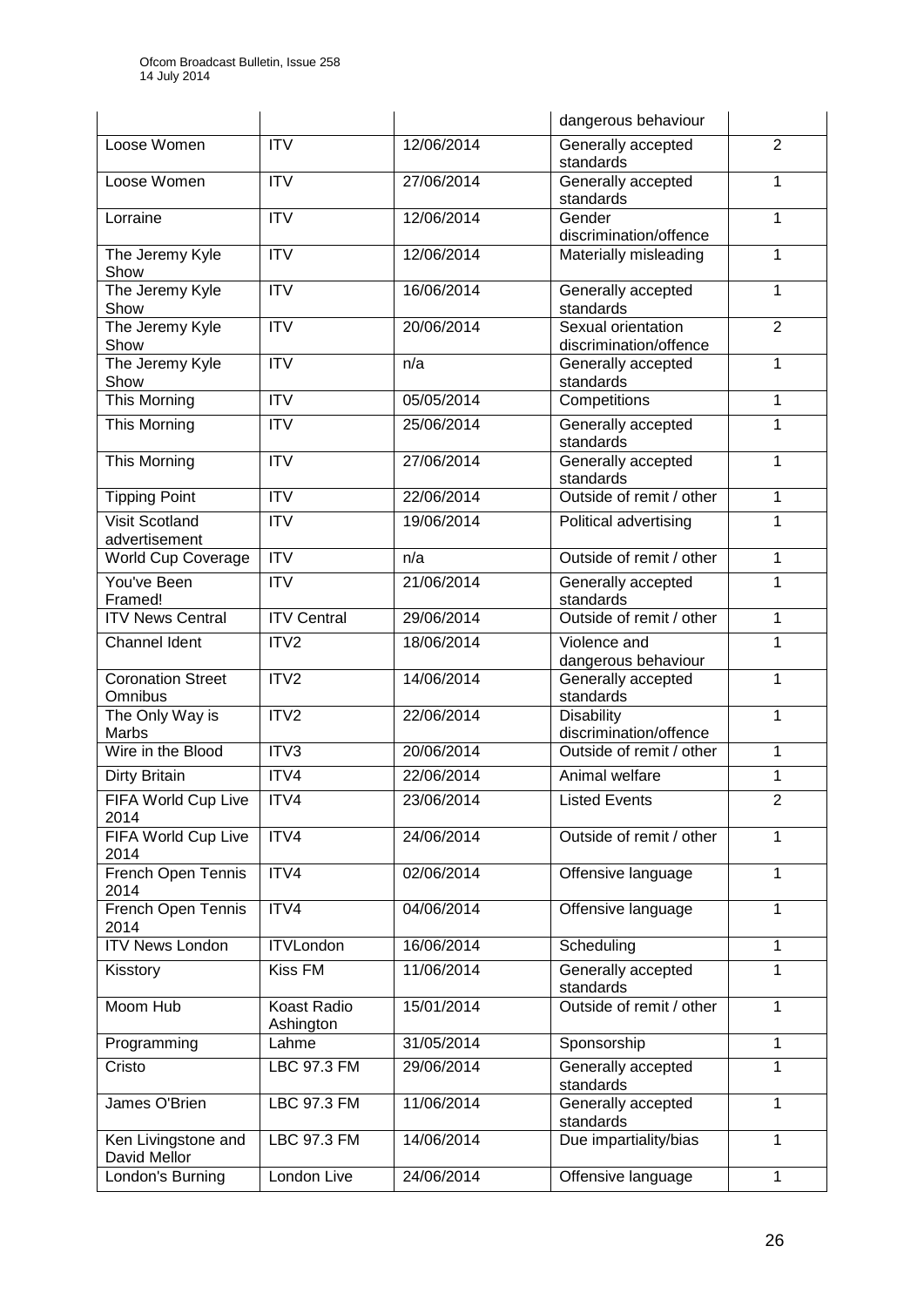| Embarrassing<br><b>Bodies</b>         | More4                   | 20/06/2014 | Generally accepted<br>standards             | 1 |
|---------------------------------------|-------------------------|------------|---------------------------------------------|---|
| Four in a Bed                         | More4                   | 22/06/2014 | Outside of remit / other                    | 1 |
| Advertising                           | <b>MTV</b>              | 22/06/2014 | Outside of remit / other                    | 1 |
| The Official UK Top<br>40             | <b>MTV Hits</b>         | 08/06/2014 | Under 18s in<br>programmes                  | 1 |
| <b>RMG Past Present</b><br>and Future | <b>NTV</b>              | 05/06/2014 | Sponsorship credits                         | 1 |
| Jerry Springer                        | Pick TV                 | 04/06/2014 | Violence and<br>dangerous behaviour         | 1 |
| <b>Backchat</b>                       | Reprezent FM            | 05/06/2014 | Due impartiality/bias                       | 1 |
| Programming                           | Saint FM                | 20/06/2014 | Generally accepted<br>standards             | 1 |
| <b>Press Preview</b>                  | <b>Sky News</b>         | 20/06/2014 | Due accuracy                                | 1 |
| <b>Sky News</b>                       | <b>Sky News</b>         | 22/04/2014 | Elections/Referendums                       | 1 |
| <b>Sky News</b>                       | <b>Sky News</b>         | 25/05/2014 | Elections/Referendums                       | 1 |
| <b>Sky News</b>                       | <b>Sky News</b>         | 11/06/2014 | Generally accepted<br>standards             | 1 |
| <b>Sky News</b>                       | <b>Sky News</b>         | 11/06/2014 | Violence and<br>dangerous behaviour         | 1 |
| <b>Sky News</b>                       | <b>Sky News</b>         | 13/06/2014 | Offensive language                          | 1 |
| <b>Sky News</b>                       | <b>Sky News</b>         | 20/06/2014 | Generally accepted<br>standards             | 1 |
| <b>Sky News</b>                       | <b>Sky News</b>         | 26/06/2014 | Scheduling                                  | 1 |
| Sunrise                               | <b>Sky News</b>         | 25/06/2014 | Offensive language                          | 1 |
| <b>WWE Late Night</b><br>Smackdown    | Sky Sports 3            | 13/06/2014 | <b>Disability</b><br>discrimination/offence | 1 |
| The Simpsons                          | Sky1                    | 22/06/2014 | Surreptitious<br>advertising                | 1 |
| <b>Scotland Tonight</b>               | STV                     | 03/06/2014 | Due impartiality/bias                       | 1 |
| <b>STV News</b>                       | $\overline{\text{STV}}$ | 11/06/2014 | Elections/Referendums                       | 1 |
| <b>STV Player</b><br>promotion        | <b>STV</b>              | 12/06/2014 | Promotion of<br>products/services           | 1 |
| Programming                           | Sunrise Radio           | n/a        | Commercial<br>communications on<br>radio    | 1 |
| Call Collymore                        | Talksport               | n/a        | Outside of remit / other                    | 1 |
| Station ident                         | Talksport               | 15/06/2014 | Transgender<br>discrimination/offence       | 1 |
| <b>Station ident</b>                  | Talksport               | 18/06/2014 | Transgender<br>discrimination/offence       | 1 |
| Talksport                             | Talksport               | 25/05/2014 | Outside of remit / other                    | 1 |
| World Cup Coverage                    | Talksport               | n/a        | Outside of remit / other                    | 1 |
| <b>World Cup Drive</b>                | Talksport               | 12/06/2014 | Religious/Beliefs<br>discrimination/offence | 1 |
| Sex and the City                      | TV3                     | 10/06/2014 | Advertising/editorial<br>distinction        | 1 |
| Witches of East End                   | TV3                     | 08/06/2014 | Violence and<br>dangerous behaviour         | 1 |
| Showgirls                             | Unknown                 | n/a        | Generally accepted<br>standards             | 1 |
| <b>UTV Live</b>                       | <b>UTV</b>              | 12/06/2014 | Due impartiality/bias                       | 1 |
| <b>UTV Live Tonight</b>               | <b>UTV</b>              | 19/06/2014 | Animal welfare                              | 1 |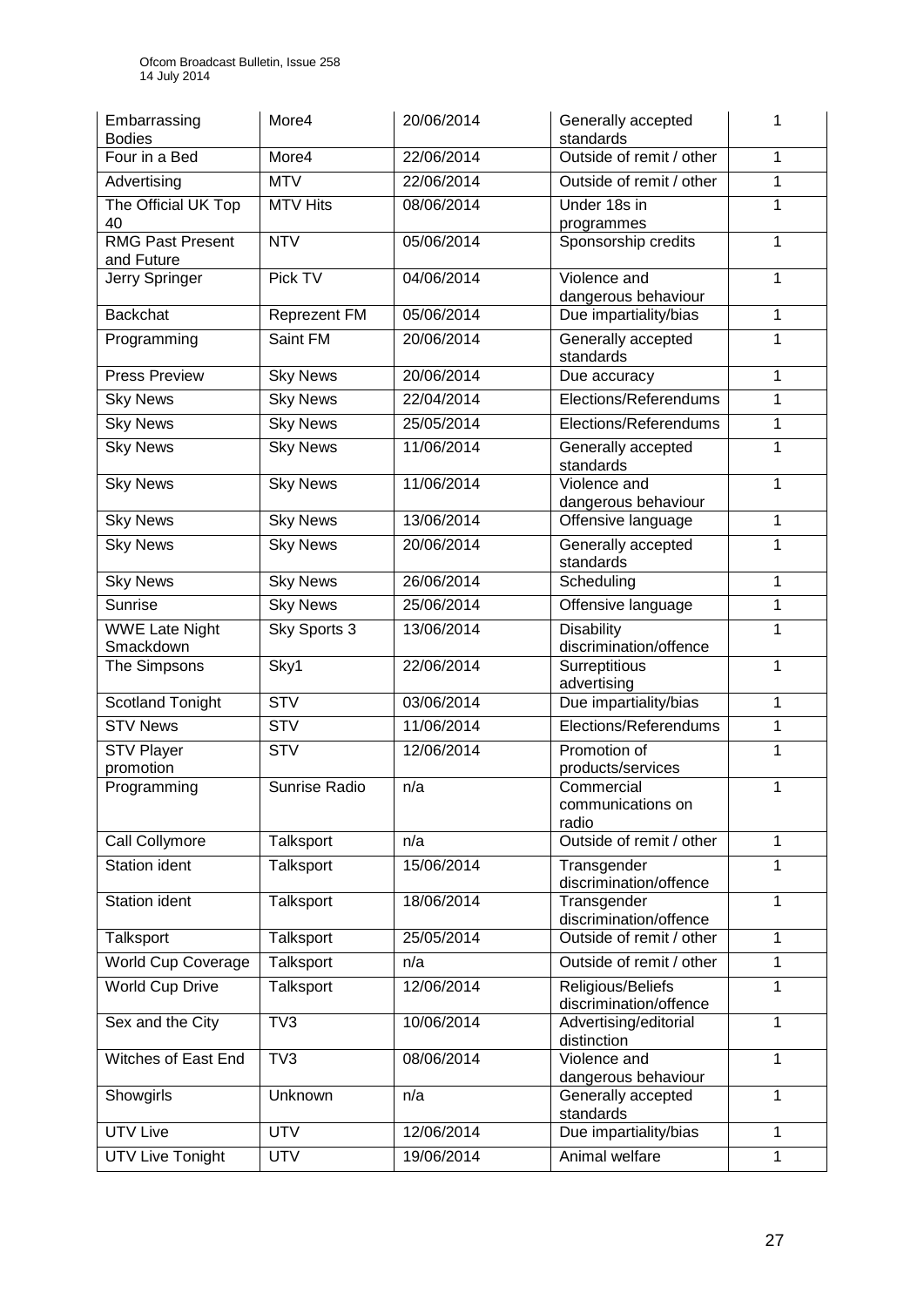| Visit Scotland<br>advertisement                     | <b>UTV</b>        | 17/06/2014 | Political advertising           |    |
|-----------------------------------------------------|-------------------|------------|---------------------------------|----|
| Background music                                    | Various           | Various    | Outside of remit / other        |    |
| <b>News</b>                                         | Various           | 02/06/2014 | Elections/Referendums           |    |
| <b>News</b>                                         | Various           | Various    | Elections/Referendums           | 12 |
| Choccywoccydoodah                                   | Watch             | 04/06/2014 | Offensive language              |    |
| The Xfm Breakfast<br>Show with Jon<br><b>Holmes</b> | <b>XFM London</b> | 20/06/2014 | Generally accepted<br>standards |    |
| Bargain Hunt                                        | Yesterday         | 22/05/2014 | Offensive language              |    |

## **Complaints assessed under the General Procedures for investigating breaches of broadcast licences**

For more information about how Ofcom conducts investigations about broadcast licences, go to: [http://stakeholders.ofcom.org.uk/broadcasting/guidance/complaints](http://stakeholders.ofcom.org.uk/broadcasting/guidance/complaints-sanctions/general-procedures/)[sanctions/general-procedures/.](http://stakeholders.ofcom.org.uk/broadcasting/guidance/complaints-sanctions/general-procedures/)

| Licensee                      | <b>Categories</b>  |
|-------------------------------|--------------------|
| Penistone Community Radio Ltd | Key<br>Commitments |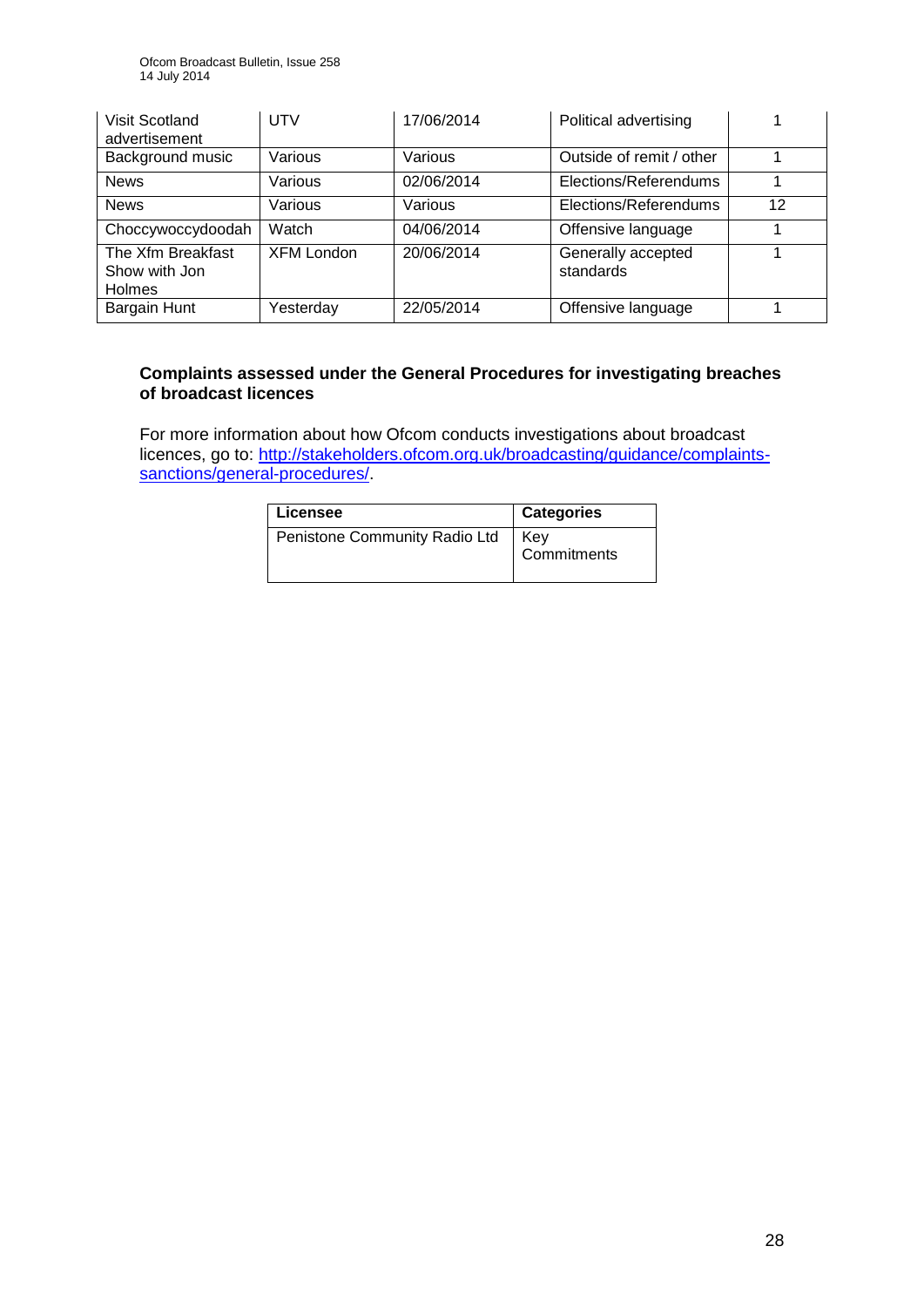## **Investigations List**

If Ofcom considers that a broadcaster may have breached its codes, a condition of its licence or other regulatory requirements, it will start an investigation.

#### **It is important to note that an investigation by Ofcom does not necessarily mean the broadcaster has done anything wrong. Not all investigations result in breaches of the licence or other regulatory requirements being recorded.**

Here are alphabetical lists of new investigations launched between 19 June and 2 July 2014.

#### **Investigations launched under the Procedures for investigating breaches of content standards for television and radio**

| Programme                          | <b>Broadcaster</b>  | <b>Transmission date</b> |
|------------------------------------|---------------------|--------------------------|
| Advertising minutage               | NDTV 24x7           | 14 May 2014              |
| <b>Backchat</b>                    | <b>Reprezent FM</b> | 22 May 2014              |
| <b>Election Coverage</b>           | Russia Today        | 22 May 2014              |
| Formula One                        | Sky Sports F1       | 22 June 2014             |
| Jeeto Pakistan                     | <b>ARY Digital</b>  | 18 May 2014              |
| Nil Ronger Golpo                   | <b>NTV</b>          | 3 June 2014              |
| Programming                        | <b>ARY News</b>     | Various                  |
| Radio 1's Big Weekend              | <b>BBC Radio 1</b>  | 24 May 2014              |
| Taken Back: Finding Haley          | Channel 5           | 19 May 2014              |
| United Kingdom Local Election 2014 | Geo News            | 20 May 2014              |
| Yoga for You                       | Lahme               | 17 June 2014             |

For more information about how Ofcom assesses complaints and conducts investigations about content standards, go to: [http://stakeholders.ofcom.org.uk/broadcasting/guidance/complaints](http://stakeholders.ofcom.org.uk/broadcasting/guidance/complaints-sanctions/standards/)sanctions/standards/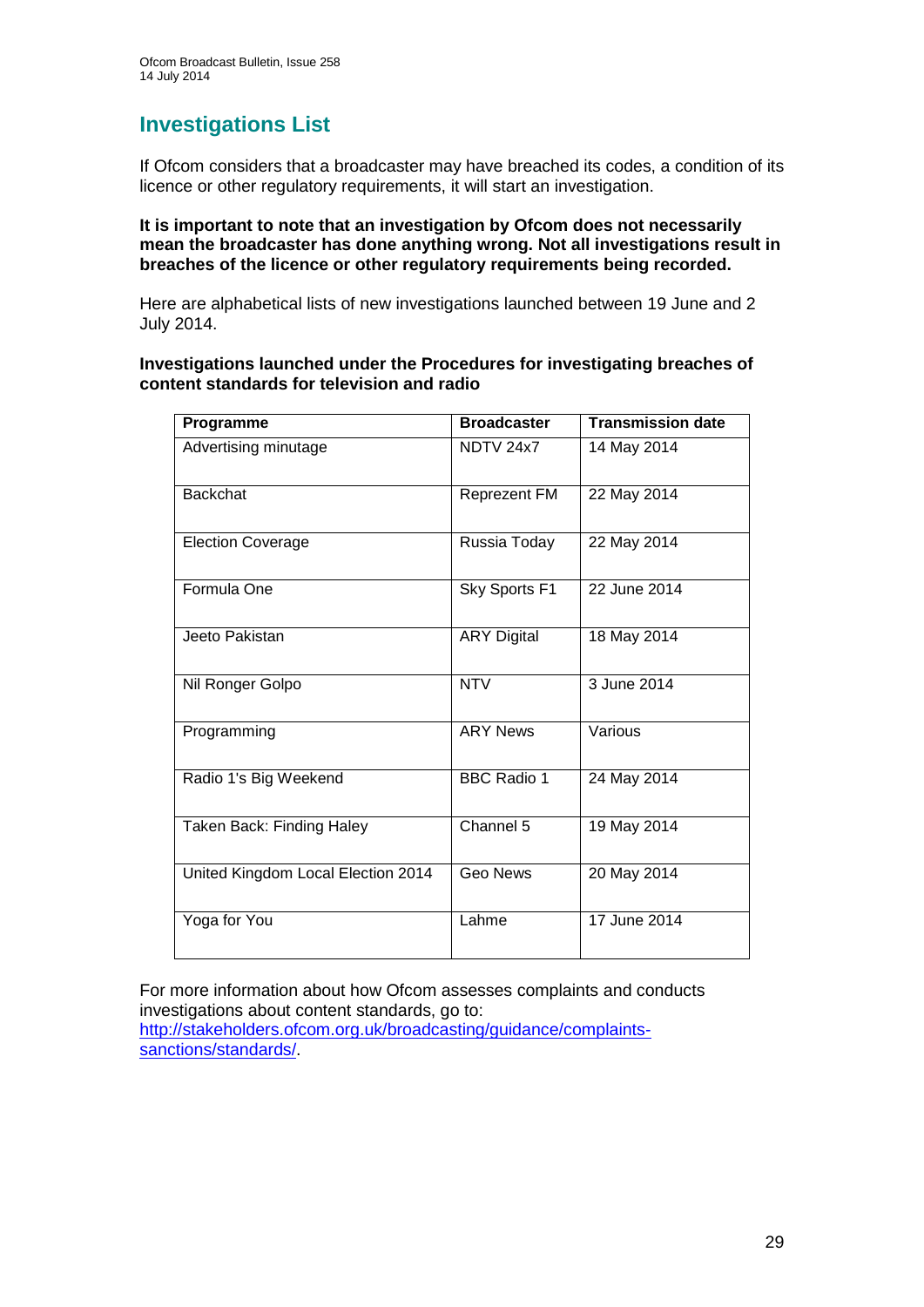#### **Investigations launched under the Procedures for the consideration and adjudication of Fairness and Privacy complaints**

| Programme                   | <b>Broadcaster</b>  | <b>Transmission date</b> |
|-----------------------------|---------------------|--------------------------|
| <b>Various News Reports</b> | <b>Radio Scilly</b> | 2 June 2014              |
|                             |                     |                          |

For more information about how Ofcom considers and adjudicates upon Fairness and Privacy complaints, go to:

[http://stakeholders.ofcom.org.uk/broadcasting/guidance/complaints](http://stakeholders.ofcom.org.uk/broadcasting/guidance/complaints-sanctions/fairness/)[sanctions/fairness/.](http://stakeholders.ofcom.org.uk/broadcasting/guidance/complaints-sanctions/fairness/)

## **Investigations launched under the General Procedures for investigating breaches of broadcast licences**

| Licensee                                                 | <b>Licensed</b><br><b>Service</b>                   |
|----------------------------------------------------------|-----------------------------------------------------|
| 1 Ummah FM Community FM<br>Company                       | 1 Ummah FM                                          |
| <b>3TFM Community Radio for Health</b>                   | 3TFM<br>Community<br>Radio for<br>Health            |
| <b>Awaaz Radio Limited</b>                               | Awaaz Radio                                         |
| Betar Bangla Ltd                                         | Betar Bangla                                        |
| <b>British Gurkha Welfare Society</b>                    | Radio BGWS                                          |
| <b>Crescent Community Radio Limited</b>                  | Crescent<br>Community<br>Radio                      |
| <b>GTFM (South Wales Ltd)</b>                            | <b>GTFM</b><br>Pontypridd                           |
| Kane FM Ltd                                              | Kane FM                                             |
| Leith Community Media Works<br>Limited                   | Castle FM                                           |
| Lladudno Community Radio Limited                         | Tudno FM                                            |
| North Manchester FM Community<br><b>Interest Company</b> | North<br>Manchester                                 |
| OX4 FM Community Interest<br>Company                     | <b>OX 105FM</b><br>(now known<br>as Destiny<br>105) |
| <b>Pulse Community Radio Limited</b>                     | Pulse<br>Community<br>Radio                         |